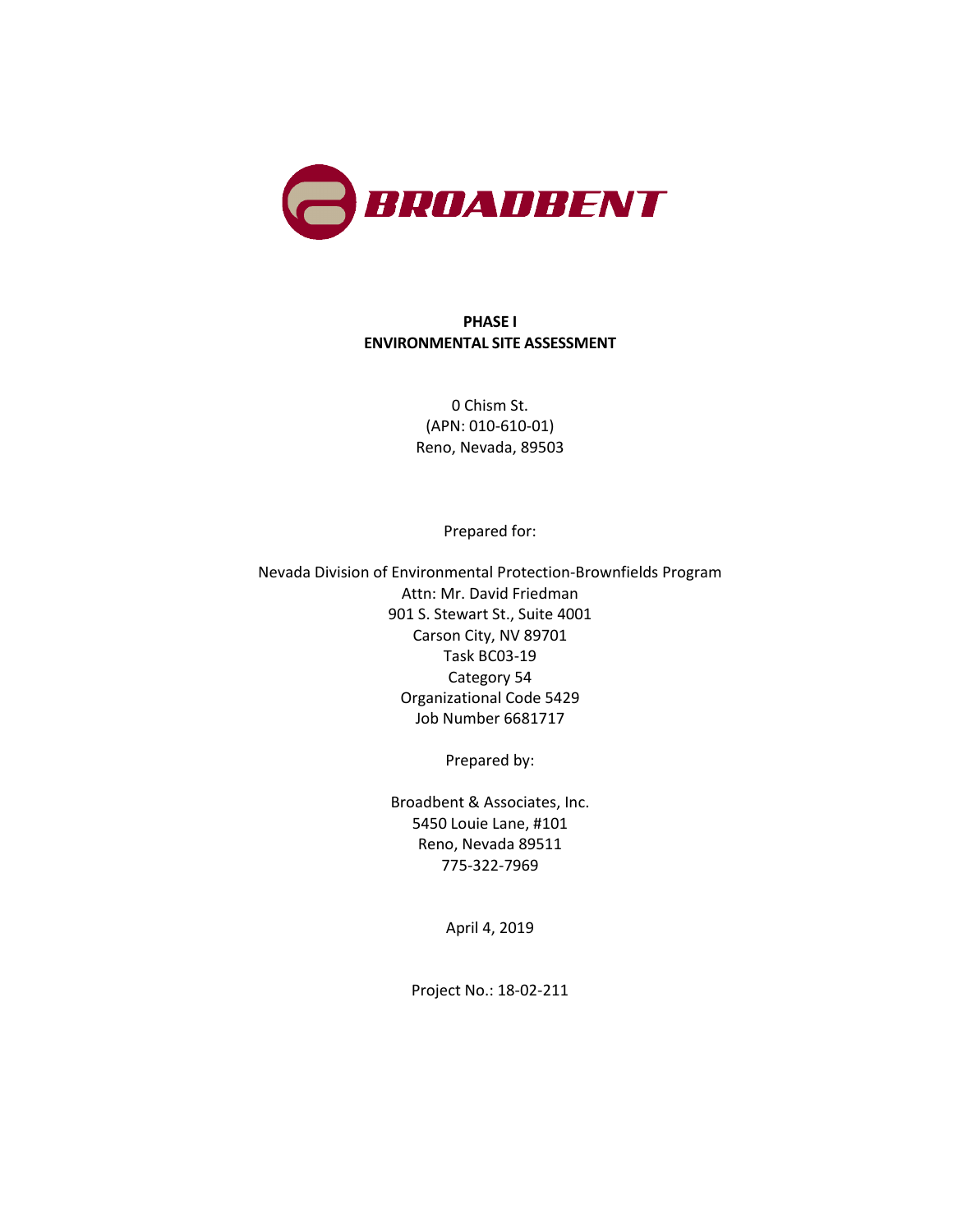

April 4, 2019 Project No: 18-02-211 Task BC03-19 Job Number 6681717

Nevada Division of Environmental Protection-Brownfields Program 901 S. Stewart St., Suite 4001 Carson City, NV 89701

Attn: Mr. David Friedman

RE: Phase I Environmental Site Assessment, 0 Chism St., (APN: 010-610-01), Nevada 89503.

Dear Mr. Friedman:

Attached is the report titled *Phase I Environmental Site Assessment,* 0 Chism St., (APN: 010-610-01), Nevada. This report includes a description of activities performed and results obtained from the investigation.

Should you have questions regarding the work performed or results obtained, please do not hesitate to contact us.

Sincerely, BROADBENT & ASSOCIATES, INC.

Brandon Reiff, PG, CEM #2300 (exp. 3/23/20) Senior Geologist

Enclosure: Phase I Environmental Site Assessment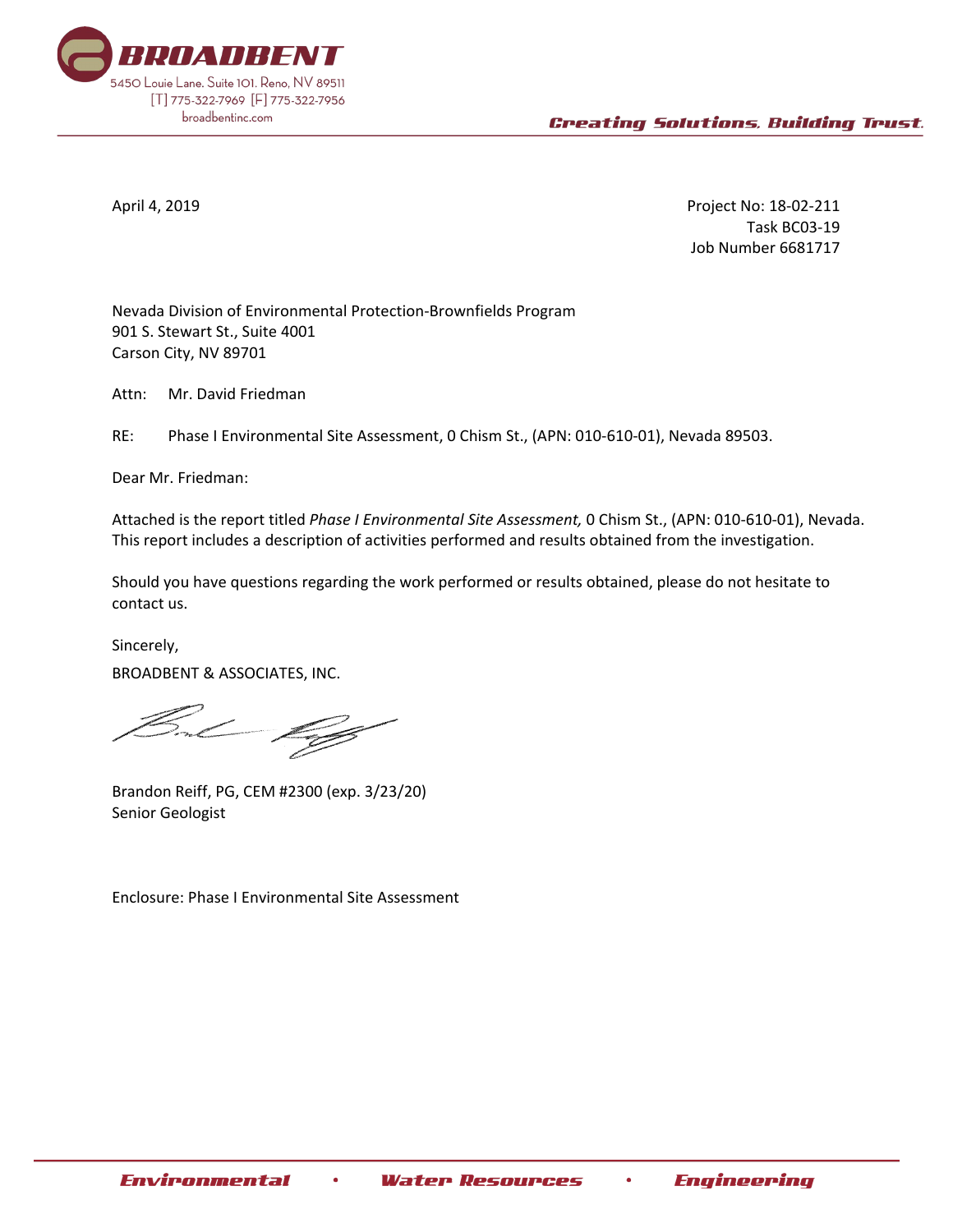# **Table of Contents**

| Section 1: |     |                                                                      |  |  |  |  |
|------------|-----|----------------------------------------------------------------------|--|--|--|--|
|            | 1.1 |                                                                      |  |  |  |  |
|            | 1.2 |                                                                      |  |  |  |  |
|            | 1.3 |                                                                      |  |  |  |  |
|            | 1.4 |                                                                      |  |  |  |  |
|            | 1.5 |                                                                      |  |  |  |  |
|            | 1.6 |                                                                      |  |  |  |  |
| Section 2: |     |                                                                      |  |  |  |  |
|            | 2.1 |                                                                      |  |  |  |  |
|            | 2.2 |                                                                      |  |  |  |  |
|            | 2.3 |                                                                      |  |  |  |  |
|            | 2.4 |                                                                      |  |  |  |  |
| Section 3: |     |                                                                      |  |  |  |  |
|            | 3.1 | Owner, Key Property Manager, or Occupant Provided Information  5     |  |  |  |  |
|            | 3.2 | Title Records, Environmental Liens or Activity and Use Limitations 5 |  |  |  |  |
|            | 3.3 |                                                                      |  |  |  |  |
|            | 3.4 |                                                                      |  |  |  |  |
|            | 3.5 |                                                                      |  |  |  |  |
| Section 4: |     |                                                                      |  |  |  |  |
|            | 4.1 |                                                                      |  |  |  |  |
|            |     | 4.1.1                                                                |  |  |  |  |
|            |     | 4.1.2                                                                |  |  |  |  |
|            |     | 4.1.3                                                                |  |  |  |  |
|            | 4.2 |                                                                      |  |  |  |  |
|            | 4.3 |                                                                      |  |  |  |  |
|            | 4.4 |                                                                      |  |  |  |  |
|            |     | 4.4.1                                                                |  |  |  |  |
|            |     | 4.4.2                                                                |  |  |  |  |
|            |     | 4.4.3                                                                |  |  |  |  |
|            |     | 4.4.4                                                                |  |  |  |  |
|            | 4.5 |                                                                      |  |  |  |  |
| Section 5: |     |                                                                      |  |  |  |  |
|            | 5.1 |                                                                      |  |  |  |  |
|            | 5.2 | Hazardous Substance and Unidentified Substance Containers  14        |  |  |  |  |
|            | 5.3 |                                                                      |  |  |  |  |
|            | 5.4 |                                                                      |  |  |  |  |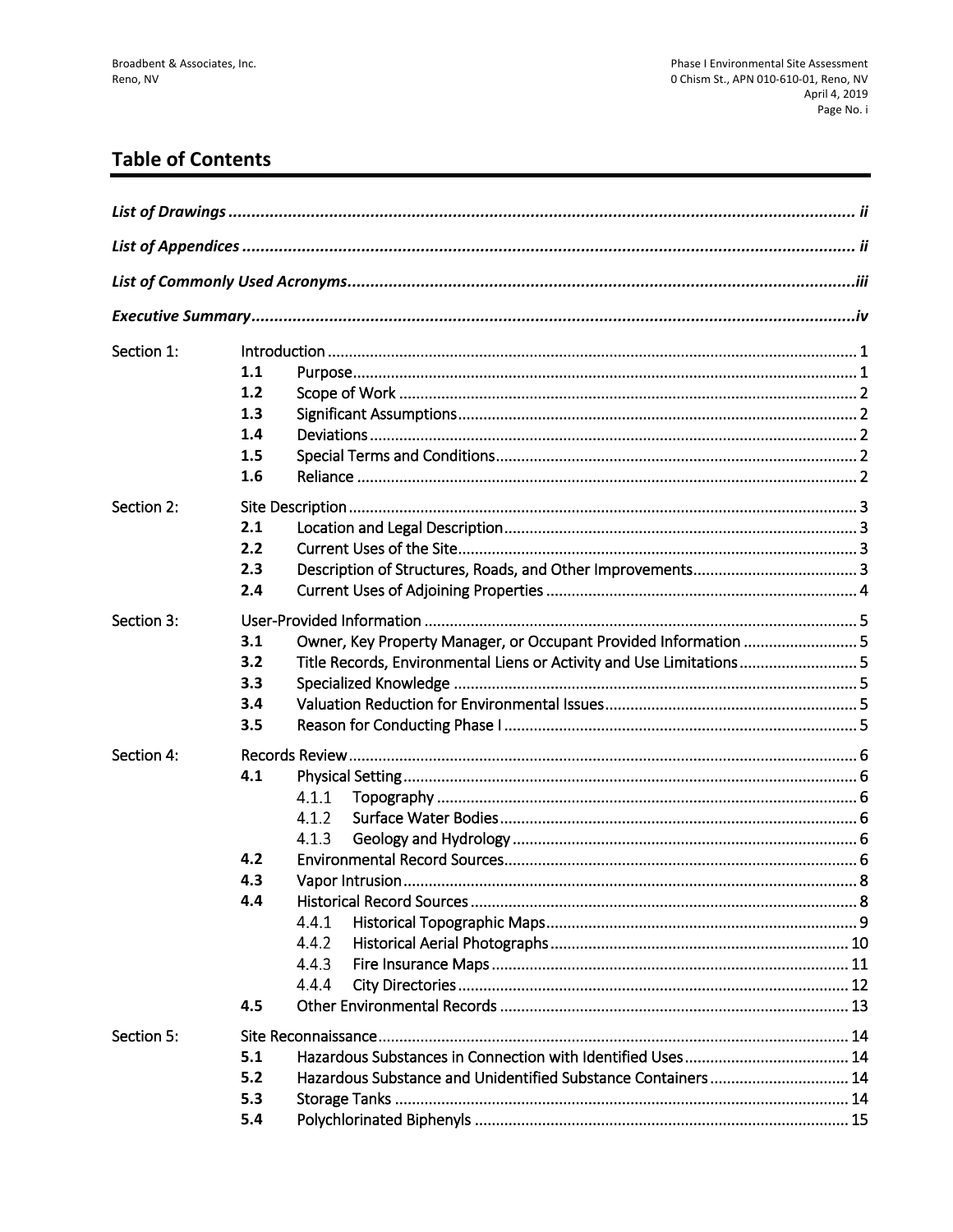|             | 5.5 |  |
|-------------|-----|--|
|             | 5.6 |  |
|             | 5.7 |  |
|             | 5.8 |  |
|             | 5.9 |  |
| Section 6:  |     |  |
|             | 6.1 |  |
|             | 6.2 |  |
| Section 7:  |     |  |
| Section 8:  |     |  |
| Section 9:  |     |  |
| Section 10: |     |  |
| Section 11: |     |  |
| Section 12: |     |  |

#### **List of Drawings**

- 1 Site Location Map
- 2 Property Location Map

#### **List of Appendices**

- A Assessor's Parcel Map
- B User-Provided Information Questionnaire
- C Environmental Records Search Report
- D Historical Record Sources
- E Other Environmental Reports
- F Site Reconnaissance Photographs
- G Qualifications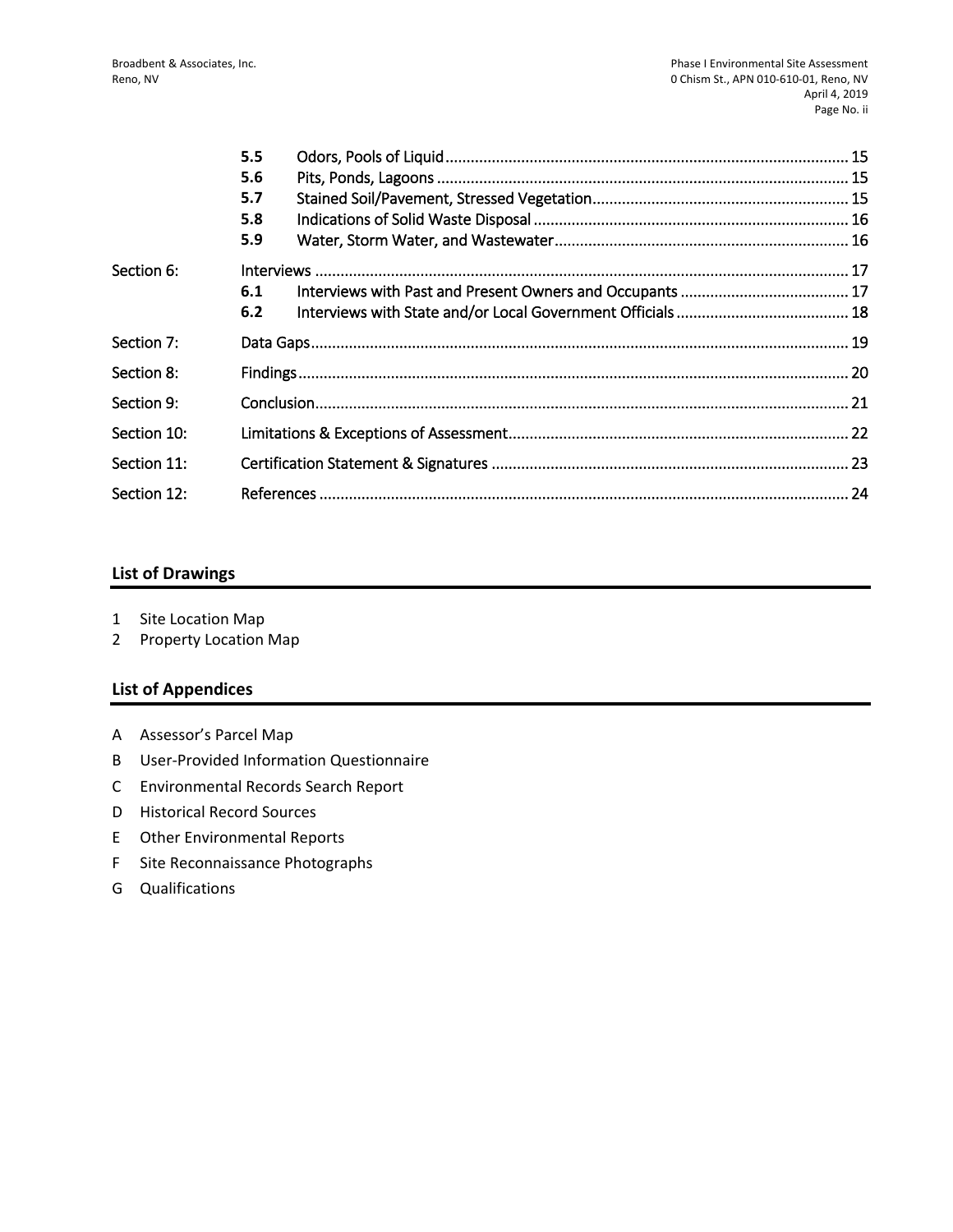#### **List of Commonly Used Acronyms**

AAI – All Appropriate Inquiries APN – Assessor's Parcel Number AST – Aboveground Storage Tank ASTM – ASTM International Broadbent – Broadbent & Associates, Inc. CDL – Clandestine Drug Laboratory CERCLA – Comprehensive Environmental Response, Compensation, and Liability Act CFR – Code of Federal Regulations CREC – Controlled Recognized Environmental Condition EDR – Environmental Data Resources EMI – Emissions Inventory Data EPA – United States Environmental Protection Agency ESA – Environmental Site Assessment FID – Facility Inventory Database FINDS – Facility Index System FIFRA – Federal Insecticide, Fungicide and Rodenticide Act HAZNET – Hazardous Waste Facility & Manifest Database HREC – Historical Recognized Environmental Condition LF – Landfill LUST – Leaking Underground Storage Tank NDEP – Nevada Division of Environmental Protection NPL – National Priorities List PCB – Polychlorinated-biphenyls ppb – Parts per billion ppm – Parts per million PVC – polyvinyl chloride RCRA – Resource Conservation & Recovery Act RCRIS – Resource Conservation & Recovery Act Information System RDA – Redevelopment Agency REC – Recognized Environmental Condition SARA – Superfund Amendments and Reauthorization Act SLIC – Spills, Leaks, and Investigation Cleanups SCS – Soil Conservation Service SWEEPS – Statewide Environmental Evaluation and Planning System SWF – Solid Waste Facility SWRCY – Solid Waste Recycler Database TSCA – Toxic Substances Control Act USDA – United States Department of Agriculture USGS – United States Geological Survey UST – Underground Storage Tank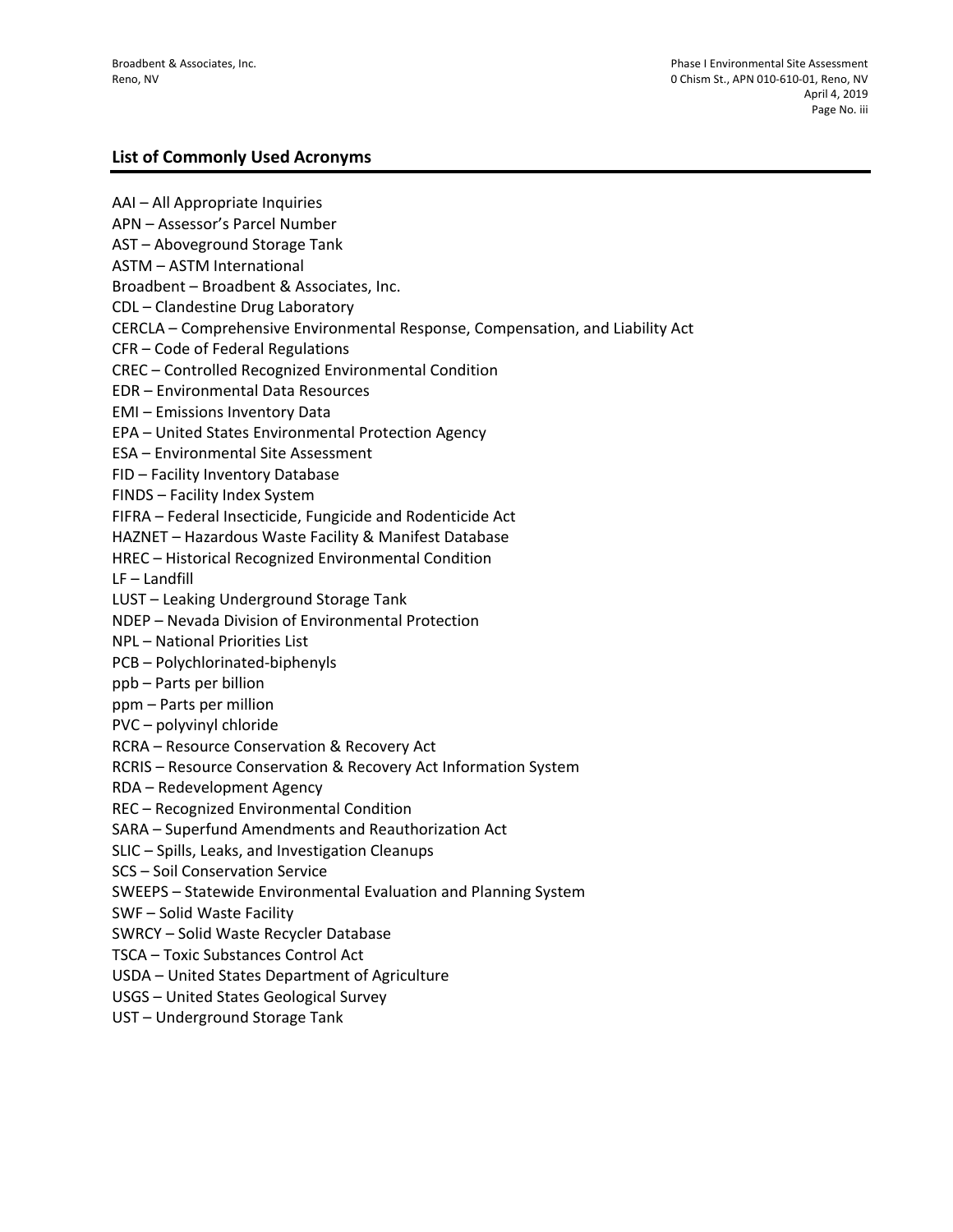#### **Executive Summary**

To assist the City of Reno with their due diligence efforts, Broadbent & Associates, Inc. (Broadbent) has conducted this Phase I Environmental Site Assessment (ESA) on the real property located at 0 Chism St., (APN: 010-610-01), Reno, Nevada 89503. This ESA was conducted in conformance with the scope and limitations of ASTM Practice E1527-13: *Standard Practice for Environmental Site Assessments – Phase I Environmental Site Assessment Process*, and the United States Environmental Protection Agency (EPA) final rule contained within Code of Federal Regulations Volume 40 Part 312 – *Standards and Practices for All Appropriate Inquiries*. Exceptions to, or deletions from, this practice are described in Section 1 of this report. Use of the referenced ASTM Process is intended to satisfy requirements for conducting "all appropriate inquiries" (AAI) under the Comprehensive Environmental Response, Compensation and Liability Act (CERCLA).

This assessment has revealed no recognized environmental conditions in connection with the Property.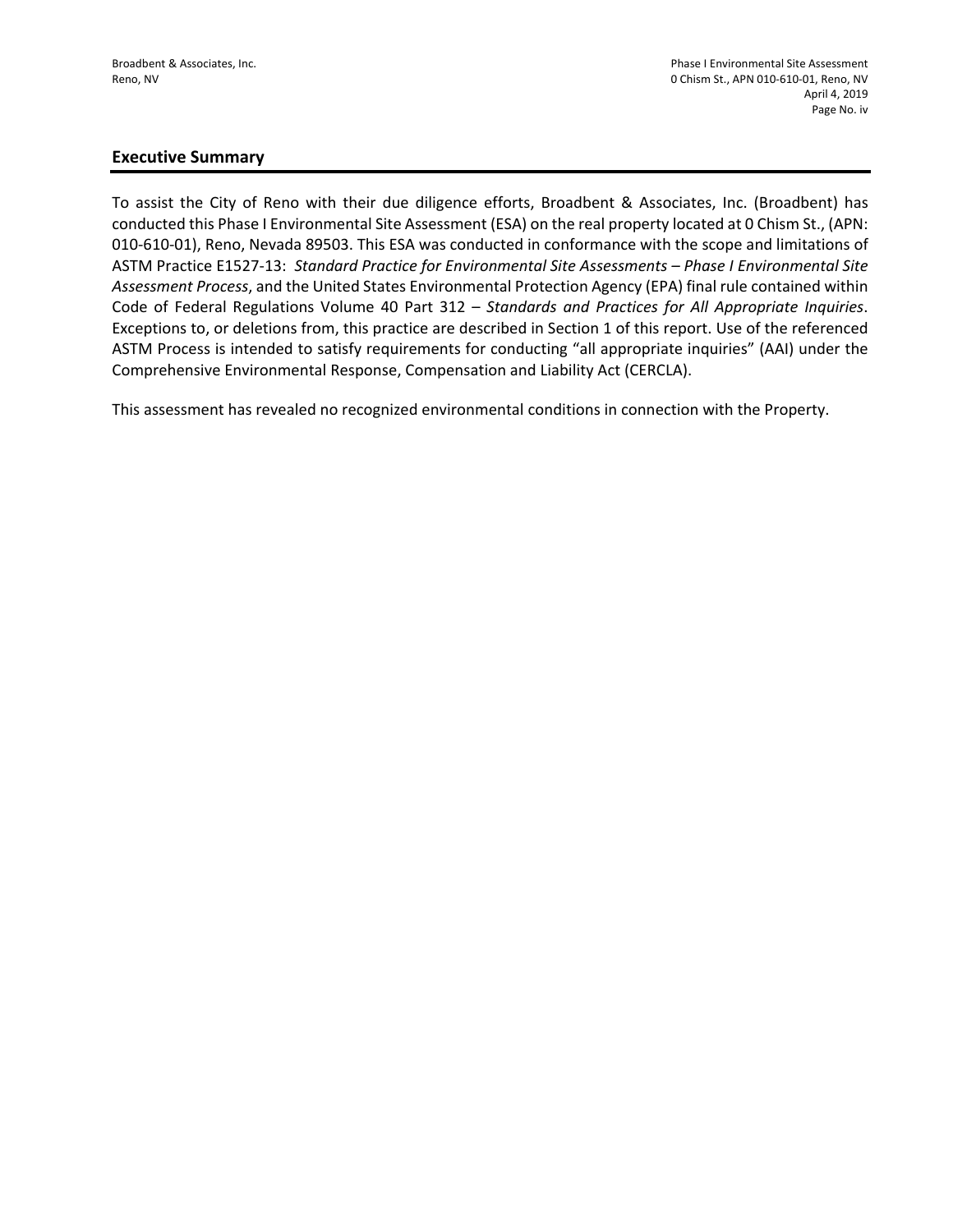## **Section 1: Introduction**

This section describes the purpose of and authorization for conducting this assessment. Also discussed are significant assumptions, deviations, special terms and conditions, and user reliance on this report.

#### **1.1** Purpose

To assist the City of Reno with their due diligence efforts relative to the site located at 0 Chism St., (APN: 010- 610-01), in Reno, NV (Property), Broadbent & Associates, Inc. (Broadbent) conducted an All Appropriate Inquiry Phase I Environmental Site Assessment (ESA) consistent with the ASTM International Standard E1527- 13: *Standard Practice for Environmental Site Assessments – Phase I Environmental Site Assessment Process*, and the United States Environmental Protection Agency (EPA) final rule contained within Code of Federal Regulations (CFR) Volume 40 Part 312 – *Standards and Practices for All Appropriate Inquiries* (AAI). The purpose of this due diligence investigation is to identify recognized environmental conditions (RECs), controlled recognized environmental conditions (CRECs), historical recognized environmental conditions (HRECs), and/or *de minimis* conditions as defined below.

A REC is defined by ASTM International as:

"The presence or likely presence of any hazardous substances or petroleum products in, on, or at a property: (1) due to release to the environment; (2) under conditions indicative of a release to the environment; or (3) under conditions that pose a material threat of a future release to the environment. *De minimis* conditions are not recognized environmental conditions."

A HREC is defined by ASTM International as:

"A past release of any hazardous substances or petroleum products that has occurred in connection with the property and has been addressed to the satisfaction of the applicable regulatory authority or meeting unrestricted use criteria established by a regulatory authority, without subjecting the property to any required controls (for example, property use restrictions, activity and use limitations, institutional controls, or engineering controls)."

A CREC is defined by ASTM International as:

"A recognized environmental condition resulting from a past release of hazardous substances or petroleum products that has been addressed to the satisfaction of the applicable regulatory authority (for example, as evidenced by the issuance of a no further action letter or equivalent, or meeting riskbased criteria established by regulatory authority), with hazardous substances or petroleum products allowed to remain in place subject to the implementation of required controls (for example, property use restrictions, activity and use limitations, institutional controls, or engineering controls)."

A *De Minimis* Condition is defined by ASTM International as:

"A condition that generally does not present a threat to human health or the environment and that generally would not be the subject of an enforcement action if brought to the attention of appropriate governmental agencies. Conditions determined to be *de minimis* conditions are not recognized environmental conditions nor controlled recognized environmental conditions."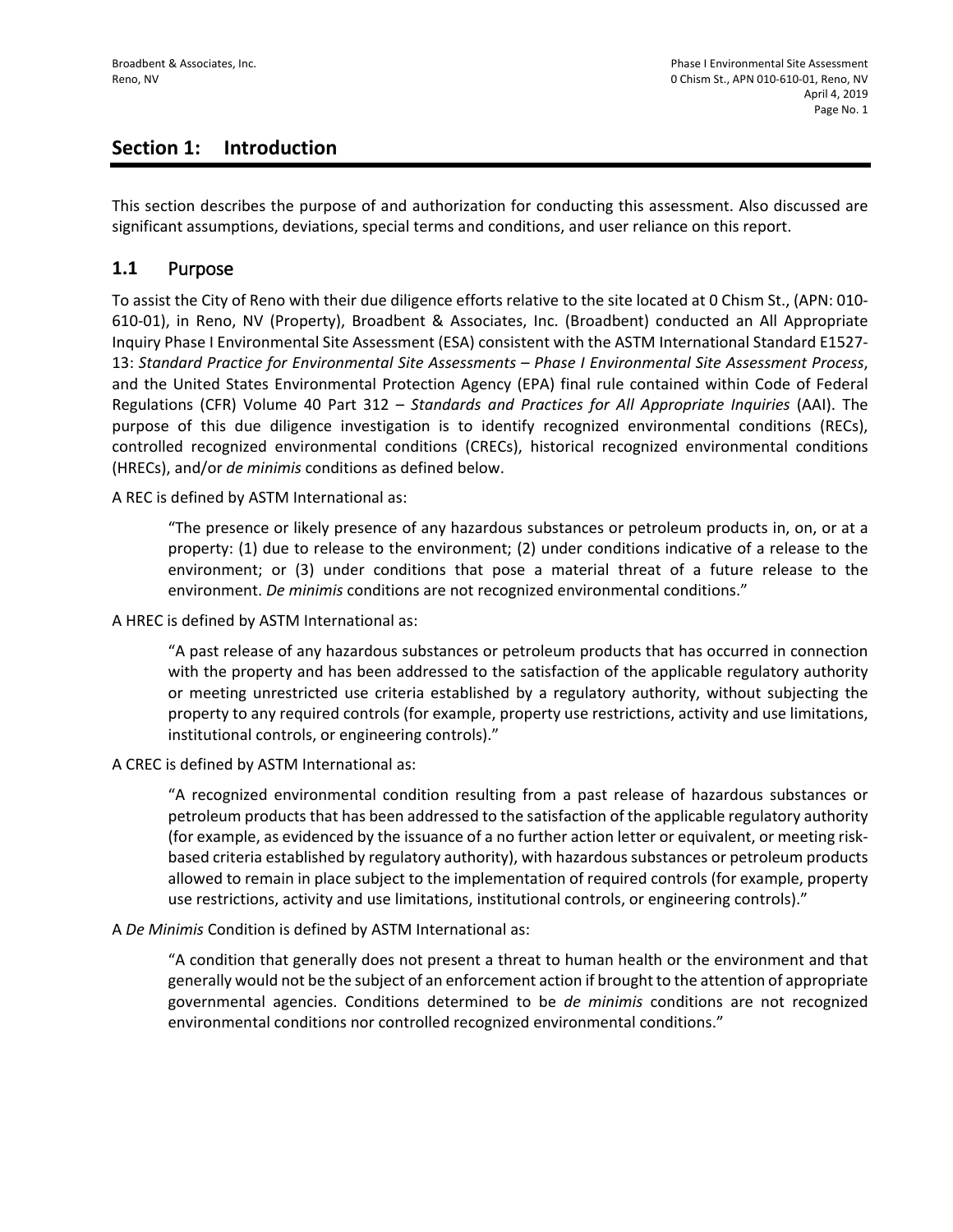## **1.2** Scope of Work

Various investigative methods were utilized to complete this ESA. Specific items accomplished include the following:

- Prepared a general site description
- Reviewed User-provided information
- Reviewed readily ascertainable environmental records
- Conducted a site reconnaissance
- Conducted interviews
- Identified data gaps (if present)
- Prepared this ESA report summarizing assessment results

#### **1.3** Significant Assumptions

Conclusions stated in this report are based upon observations made by employees of Broadbent and also upon information provided by others. It is assumed that these observations and information are accurate. However, Broadbent cannot be held responsible for the accuracy of the information provided by others. The scope of this ESA does not purport to encompass every report, record, or other form of documentation relevant to the Property being evaluated.

#### **1.4** Deviations

There were no deviations from the ASTM International standards.

#### **1.5** Special Terms and Conditions

Observations contained within this assessment are based upon Property conditions readily visible and present at the time of the site reconnaissance. These Property observations are unable to specifically identify conditions of potential mold, asbestos containing building materials, subsurface soil, groundwater, vapor, or underground storage tanks, unless specifically mentioned. This ESA does not attempt to address the unidentified past or forecast future Property conditions.

#### **1.6** Reliance

The enclosed ESA has been conducted for the exclusive use of NDEP and the City of Reno and may not be reproduced, distributed, or relied upon by others without the prior written authorization of City of Reno and Broadbent. A Reliance Letter can be prepared for additional use upon request by City of Reno.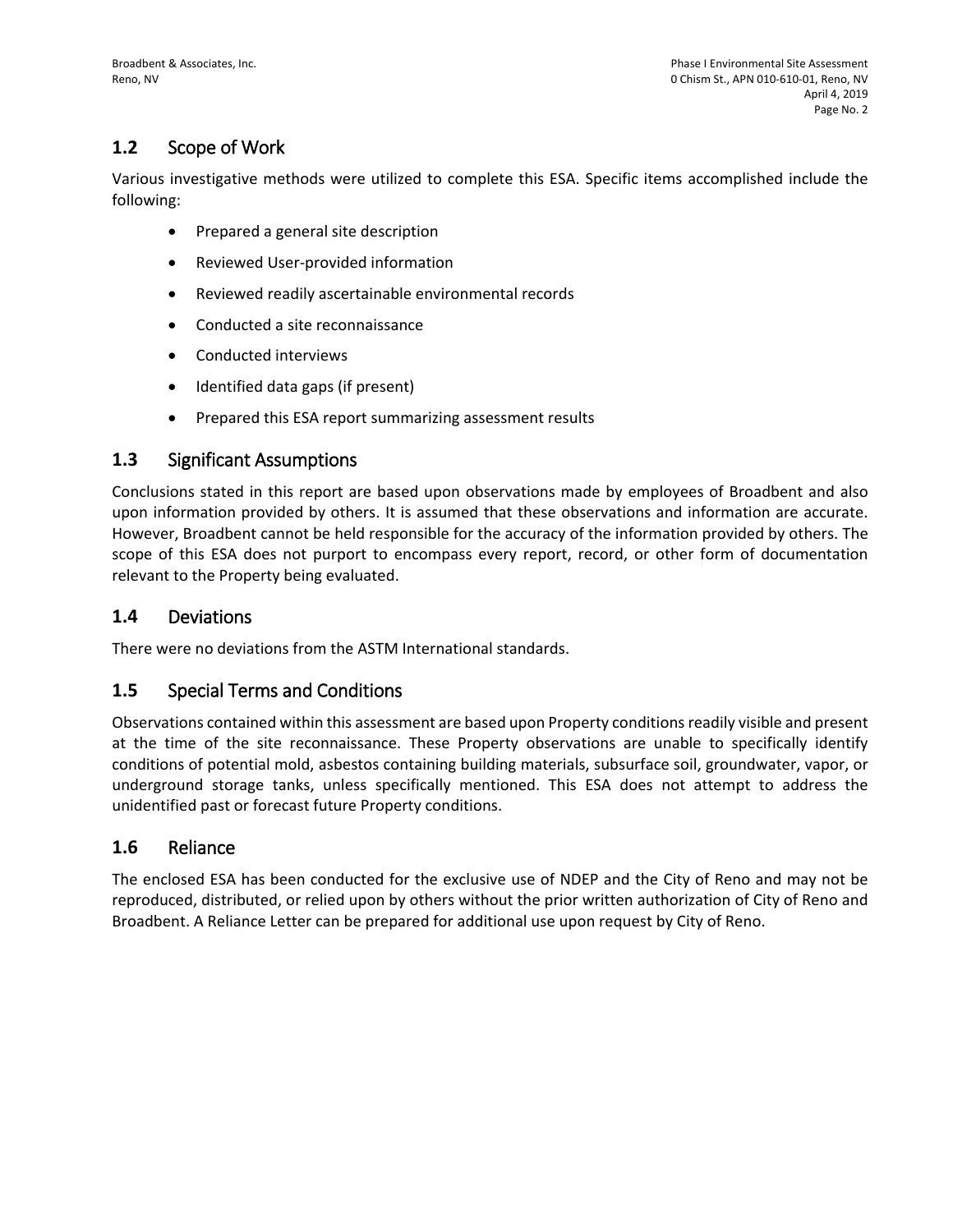## **Section 2: Site Description**

This section describes the Property with its location and legal description, general vicinity characteristics, current uses, description of on-site improvements, and current uses of adjoining properties.

#### **2.1** Location and Legal Description

The Property is located within the incorporated limits of Reno, NV. The Property's current physical address is 0 Chism St., Reno, NV. The Property consists of one parcel assigned the Washoe County Assessor's Parcel Number 010-610-01. A copy of the Washoe County Assessor's Parcel Map for the Property is provided in Appendix A.

Approximate latitude and longitude coordinates for the center of the Property are 39.523765 North, - 119.834518 West NAD83. The Property is located within a portion of the southeast quarter of Section 10, Township 19 North, Range 19 East, relative to the Mount Diablo Baseline and Meridian. The Property is covered by the United States Geological Survey (USGS) 6723545 Reno, NV 7.5-minute quadrangle topographic map. A Site Location and Property Location Map are provided as Figures 1 and 2, respectively.

#### **2.2** Current Uses of the Site

The Property uses is a vacant industrial lot (0.308 acres). No RECs, CRECs, and/or HRECs were noted relative to the Property based on review of current uses of the Property.

#### **2.3** Description of Structures, Roads, and Other Improvements

The Property is a vacant industrial lot with no building structures. Additional Property information is provided in the table below.

| <b>Size of Property (approximate)</b>                 | According to the Washoe County Assessor, the approximate size of the<br>parcel 010-610-01 is 0.308 acres              |  |  |
|-------------------------------------------------------|-----------------------------------------------------------------------------------------------------------------------|--|--|
| <b>General Topography of Property</b>                 | The Property has a gradual downward slope to the south-southeast.                                                     |  |  |
| <b>Adjoining and/or Access/Egress Roads</b>           | The Property is accessible by entrances/exits on the southern side of the<br>Property via Chism St. and Dickerson Rd. |  |  |
| <b>Paved or Concrete Areas (including</b><br>parking) | None.                                                                                                                 |  |  |
| <b>Unimproved Areas</b>                               | There are no known unimproved areas.                                                                                  |  |  |
| <b>Landscaped Areas</b>                               | No landscaped areas were observed on the Property.                                                                    |  |  |
| <b>Surface Water</b>                                  | At its closest point the Truckee River is approximately 50 ft south of the<br>Property.                               |  |  |
| <b>Potable Water Source</b>                           | Truckee Meadows Water Authority                                                                                       |  |  |
| <b>Sanitary Sewer Utility</b>                         | <b>Washoe County</b>                                                                                                  |  |  |
| <b>Storm Sewer Utility</b>                            | <b>Washoe County</b>                                                                                                  |  |  |
| <b>Electrical Utility</b>                             | NV Energy                                                                                                             |  |  |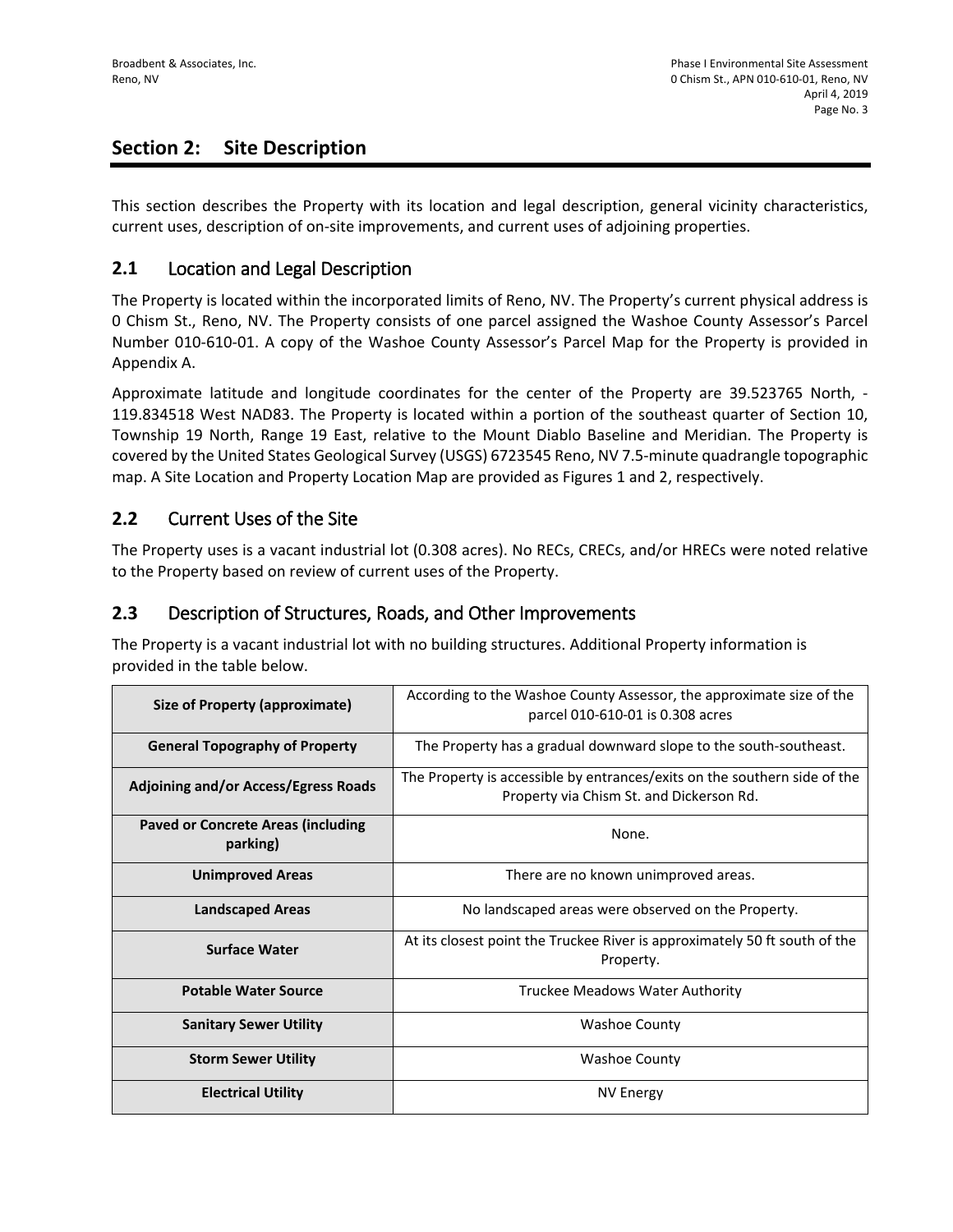| <b>Natural Gas Utility</b> | <b>NV Energy</b> |
|----------------------------|------------------|
|                            |                  |

No RECs, CRECs, and/or HRECs were identified relative to the Property based on review of structures, roads and other improvements to the Property.

#### **2.4** Current Uses of Adjoining Properties

Adjoining properties are used for various purposes. Uses of adjoining properties at the time of this investigation are the following:

| <b>Direction</b> | <b>Address</b>     | <b>Use &amp; Occupant</b> | <b>Comments</b>     |
|------------------|--------------------|---------------------------|---------------------|
| North            | N/A                | Union Pacific Railroad    | None                |
| South            | N/A                | Dickerson Rd.             | Public thoroughfare |
|                  | N/A                | <b>Truckee River</b>      | None                |
| West             | 1775 Dickerson Rd. | Vacant lot                | APN 006-290-04      |
|                  | 1875 Dickerson Rd. | Caravan Camper            | APN 006-290-05      |
| East             | N/A                | Chism St.                 | Public thoroughfare |
|                  | 0 Chism St.        | Vacant Industrial lot     | APN 010-610-02      |

No RECs, CRECs, and/or HRECs were identified relative to the Property based on review of current uses of adjoining properties.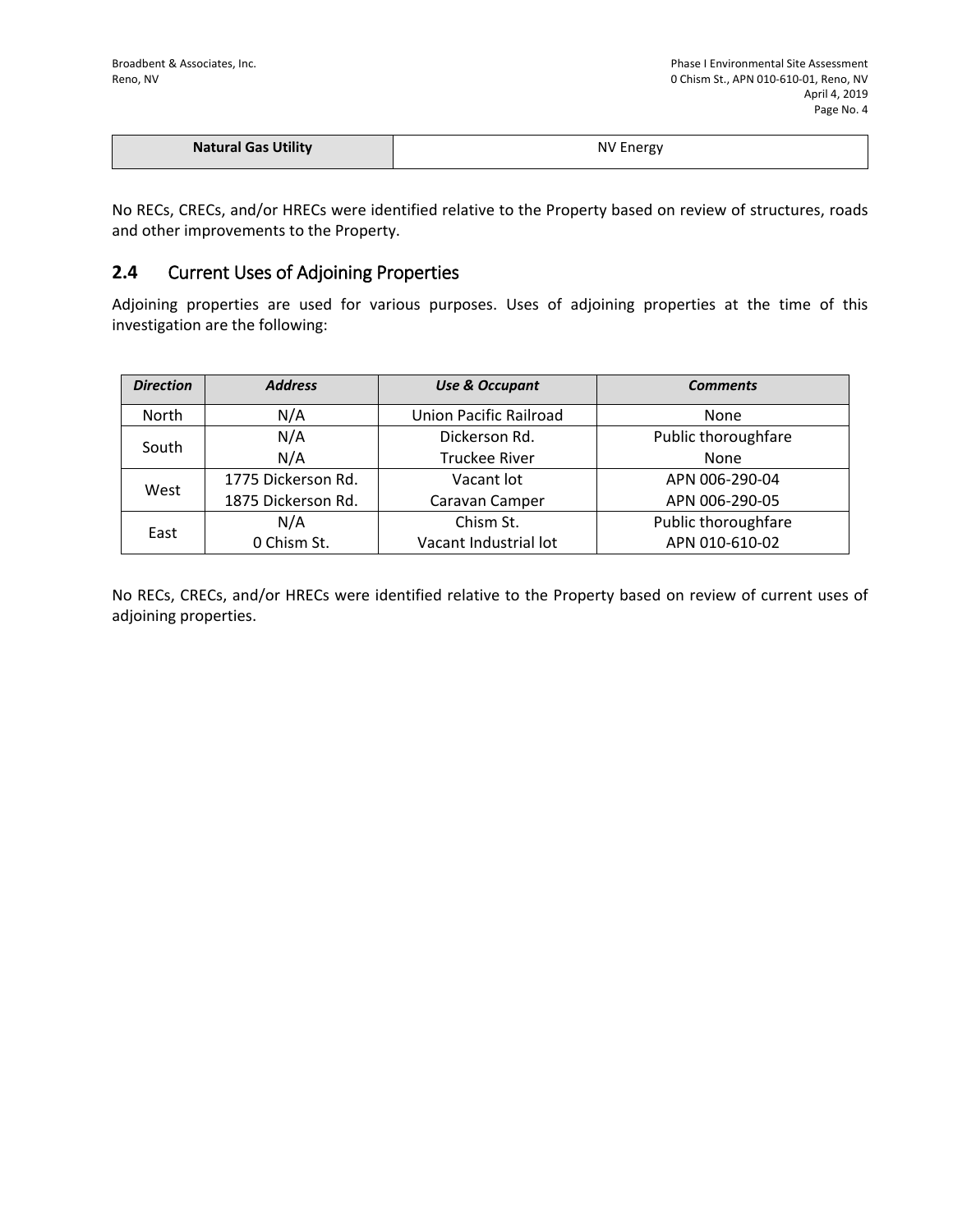## **Section 3: User-Provided Information**

The purpose of this section is to detail User-provided information used to help identify the possibility of RECs in connection with the Property. A User Questionnaire was provided to the User to assist them in compiling pertinent information. User-provided information is summarized below and included in Appendix B.

## **3.1** Owner, Key Property Manager, or Occupant Provided Information

According to Washoe County Assessor Data, the Property is owned by the City of Reno. The Property is currently an undeveloped industrial lot.

#### **3.2** Title Records, Environmental Liens or Activity and Use Limitations

Reasonably ascertainable recorded land title records should be checked by the User to identify environmental liens or activity and use limitations, if currently recorded against the Property. Environmental liens or activity and use limitations so identified are supposed to be reported to the Environmental Professional conducting the ESA. No evidence of environmental liens or activity and/or use limitations was discovered or brought to the attention of Broadbent.

No RECs, CRECs, and/or HRECs were identified relative to the Property based on review of title records, environmental liens, or activity and use limitations.

#### **3.3** Specialized Knowledge

If the User has or is aware of any specialized knowledge or experience that is material to RECs in connection with the Property, it is the User's responsibility to communicate this information to the Environmental Professional. The User indicated there was an archeological site on the Property. The archeological case on the Property is currently closed. The User provided a Site Monitoring and Artifact Agreement (Appendix B). The Site Monitoring and Artifact Agreement is discussed further in Section 6.1.

No RECs, CRECs, and/or HRECs were identified relative to the Property based on review of available specialized knowledge.

#### **3.4** Valuation Reduction for Environmental Issues

In a transaction involving the purchase of a parcel of real estate, if a User has actual knowledge that the purchase price of the Property is significantly less than the purchase price of comparable properties, the User should try to identify an explanation for the lower price and to make a written record of such explanation. User provided no information relative to valuation reduction relative to the Property.

No RECs, CRECs, and/or HRECs were noted relative to the Property based on review of information relative to valuation reduction for environmental issues.

## **3.5** Reason for Conducting Phase I

The purpose of this ESA was to identify existing or potential RECs, CRECs, and/or HRECs (as defined by ASTM Standard E1527-13) in connection with the Property, and it is assumed to also be to qualify the User for Landowner Liability Protection (LLP) relative to potential CERCLA liability.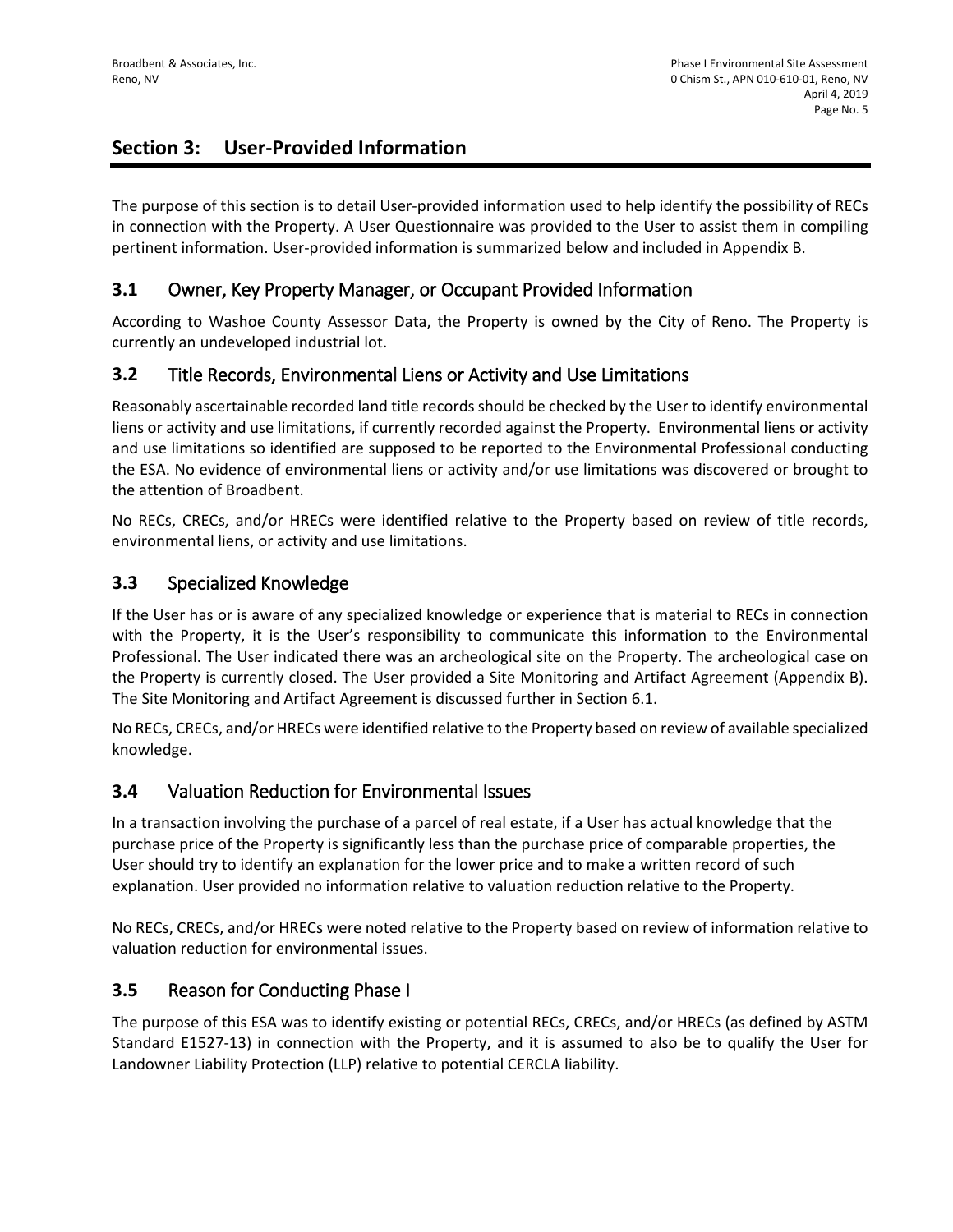## **Section 4: Records Review**

The purpose of a Records Review is to obtain and review records that will help identify RECs, CRECs, and/or HRECs in connection with the Property. A discussion of each record source is provided below.

#### **4.1** Physical Setting

Physical setting information for the Property was obtained by a review of sources that included, but was not limited to, USGS topographic maps and a USDA soil survey report.

#### $4.1.1$ Topography

The USGS, 6723545 Reno, NV Quadrangle 7.5-Minute series topographic map was reviewed for this ESA. According to the contour lines on the topographic map, the Property is located at an approximate elevation of 4,532 ft above mean sea level. The contour lines in vicinity of the Property indicate the area has a gradual downward slope to the south-southeast.

#### 4.1.2 Surface Water Bodies

The Truckee River is located approximately 50 ft south of the Property. No on-site water wells or springs were observed during the Property reconnaissance. No settling ponds, lagoons, surface impoundments, wetlands or natural catch basins were observed on the Property during this investigation.

#### $4.1.3$ Geology and Hydrology

The Property is located adjacent west of downtown Reno, NV. The geological deposits of this area are described by the USGS as stratified sequences of quaternary alluvium. Based on the soil survey maps published by the USDA Soil Conservation Service (SCS), the Property is predominately mapped as "Orr" which is gravelly sandy loam soil texture. The Property soil hydrologic group classification is Class B – Moderate infiltration rates. Class B soils are "deep and moderately deep, moderately well and well drained soils with moderately coarse textures."

The groundwater flow direction in the vicinity of the Property is assumed to be toward the south based on surface topography and proximity of the Truckee River. Depth to groundwater is expected to be approximately 5-15 feet below land surface (BLS) in the area near and beneath the Property, according to the Nevada Division of Water Resources on-line Well Log Database.

## **4.2** Environmental Record Sources

Broadbent contracted Environmental Data Resources, Inc. (EDR) to conduct a search of available state, federal, and other ascertainable environmental records. The area searched included the Property and surrounding area within approximate minimum search distances from the Property boundary, dependent on listing type, as defined by ASTM International. A complete listing of records searched is available in the EDR Radius Report provided in Appendix C. An abbreviated list of search results is provided in the table below relative to records that identified a regulatory listing relevant to the Property. A subsequent discussion is provided relative to identified potential concerns.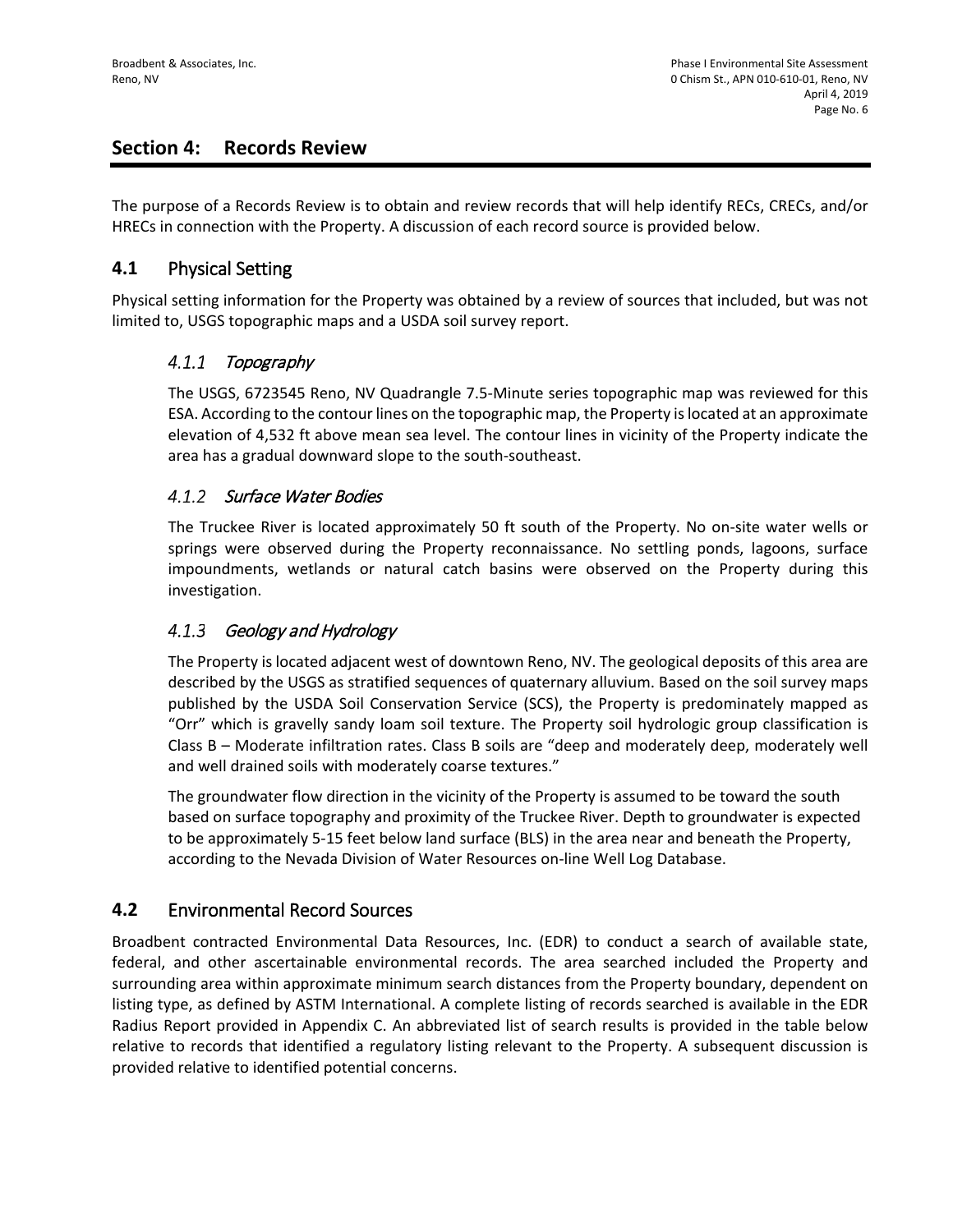| <b>Standard Database List Per ASTM International</b> | <b>Database</b><br><b>Date</b><br>(M/D/Y) | <b>Subject</b><br><b>Property</b><br><b>Listed</b><br>$(Y$ or $N)$ | <b>Total No. of</b><br><b>Listings</b> | <b>Environmental</b><br><b>Concern Posed to</b><br>the Subject<br><b>Property</b><br>$(Y$ or $N)$ |
|------------------------------------------------------|-------------------------------------------|--------------------------------------------------------------------|----------------------------------------|---------------------------------------------------------------------------------------------------|
| <b>Federal Agencies</b>                              |                                           |                                                                    |                                        |                                                                                                   |
| Federal NPL Sites (<1.0 mile)                        | 11/14/18                                  | N                                                                  | 0                                      | N                                                                                                 |
| Federal Delisted NPL Sites (<1.0 mile)               | 11/14/18                                  | N                                                                  | 0                                      | N                                                                                                 |
| Federal SEMS Sites (< 0.5 mile)                      | 11/14/18                                  | N                                                                  | 0                                      | N                                                                                                 |
| Federal CERCLIS NFRAP Sites (<0.5 mile)              | 11/14/18                                  | N                                                                  | 0                                      | N                                                                                                 |
| RCRA CORRACTS Sites (<1.0 mile)                      | 3/1/18                                    | N                                                                  | 0                                      | N                                                                                                 |
| RCRA non-CORRACTS TSD Facilities (< 0.5 mile)        | 3/1/18                                    | N                                                                  | $\Omega$                               | N                                                                                                 |
| RCRA LQG (<0.25 mile)                                | 3/1/18                                    | N                                                                  | 0                                      | N                                                                                                 |
| RCRA SQG (<0.25 mile)                                | 3/1/18                                    | N                                                                  | 0                                      | N                                                                                                 |
| RCRA CESQG (<0.25 mile)                              | 3/1/18                                    | N                                                                  | 5                                      | N                                                                                                 |
| Federal ERNS Sites (Property Only)                   | 9/24/18                                   | N                                                                  | $\Omega$                               | N                                                                                                 |
| US Institutional/Engineering Controls (<0.5 mile)    | 7/31/18                                   | N                                                                  | 0                                      | N                                                                                                 |
| <b>State Agencies</b>                                |                                           |                                                                    |                                        |                                                                                                   |
| State & Tribal equivalent CERCLIS (SHWS) (<1.0 mile) | 9/18/18                                   | N                                                                  | 182                                    | N                                                                                                 |
| State & Tribal SWF/LF (<0.5 mile)                    | 8/27/18                                   | N                                                                  | 0                                      | N                                                                                                 |
| State & Tribal LUST (<0.5 mile)                      | 9/18/18                                   | N                                                                  | $\overline{2}$                         | N                                                                                                 |
| State & Tribal ASTs (<0.25 mile)                     | 1/25/18                                   | N                                                                  | $\Omega$                               | N                                                                                                 |
| State & Tribal USTs (<0.25 mile)                     | 1/25/18                                   | N                                                                  | 25                                     | N                                                                                                 |
| State & Tribal Voluntary Cleanup Sites (<0.5 mile)   | 9/18/18                                   | N                                                                  | 0                                      | N                                                                                                 |
| State & Tribal Brownfield Sites (<0.5 mile)          | 9/18/18                                   | N                                                                  | 0                                      | N                                                                                                 |
| <b>Other Ascertainable Records</b>                   |                                           |                                                                    |                                        |                                                                                                   |
| US Brownfields (<0.5 mile)                           | 9/18/18                                   | N                                                                  | 0                                      | N                                                                                                 |
| Recycling Facilities in Nevada (SWRCY) (<0.5 mile)   | 10/12/18                                  | N                                                                  | 6                                      | N                                                                                                 |
| RCRA-NonGen (<0.25)                                  | 3/1/18                                    | ${\sf N}$                                                          | 22                                     | ${\sf N}$                                                                                         |
| <b>EDR Exclusive</b>                                 |                                           |                                                                    |                                        |                                                                                                   |
| EDR US Historic Auto Station (<0.125 mile)           | <b>NA</b>                                 | N                                                                  | 9                                      | N                                                                                                 |
| EDR US Historic Dry Cleaners (<0.125 mile)           | <b>NA</b>                                 | ${\sf N}$                                                          | $\mathbf{1}$                           | N                                                                                                 |
| EDR US Manufactured Gas Plants (<0.25 mile)          | <b>NA</b>                                 | ${\sf N}$                                                          | $\mathbf{1}$                           | N                                                                                                 |

Based on information contained within the EDR report, the Property was not listed in the databases that were searched. Database results for properties surrounding the target property are discussed below.

Results of the records search found 182 sites located within one mile of the Property listed on the Corrective Action Sites (SHWS) database. Sixteen of these SHWS sites are within 0.25 miles of the Property. These 16 sites were identified as petroleum hydrocarbon releases affecting soil and/or groundwater. 15 of the 16 sites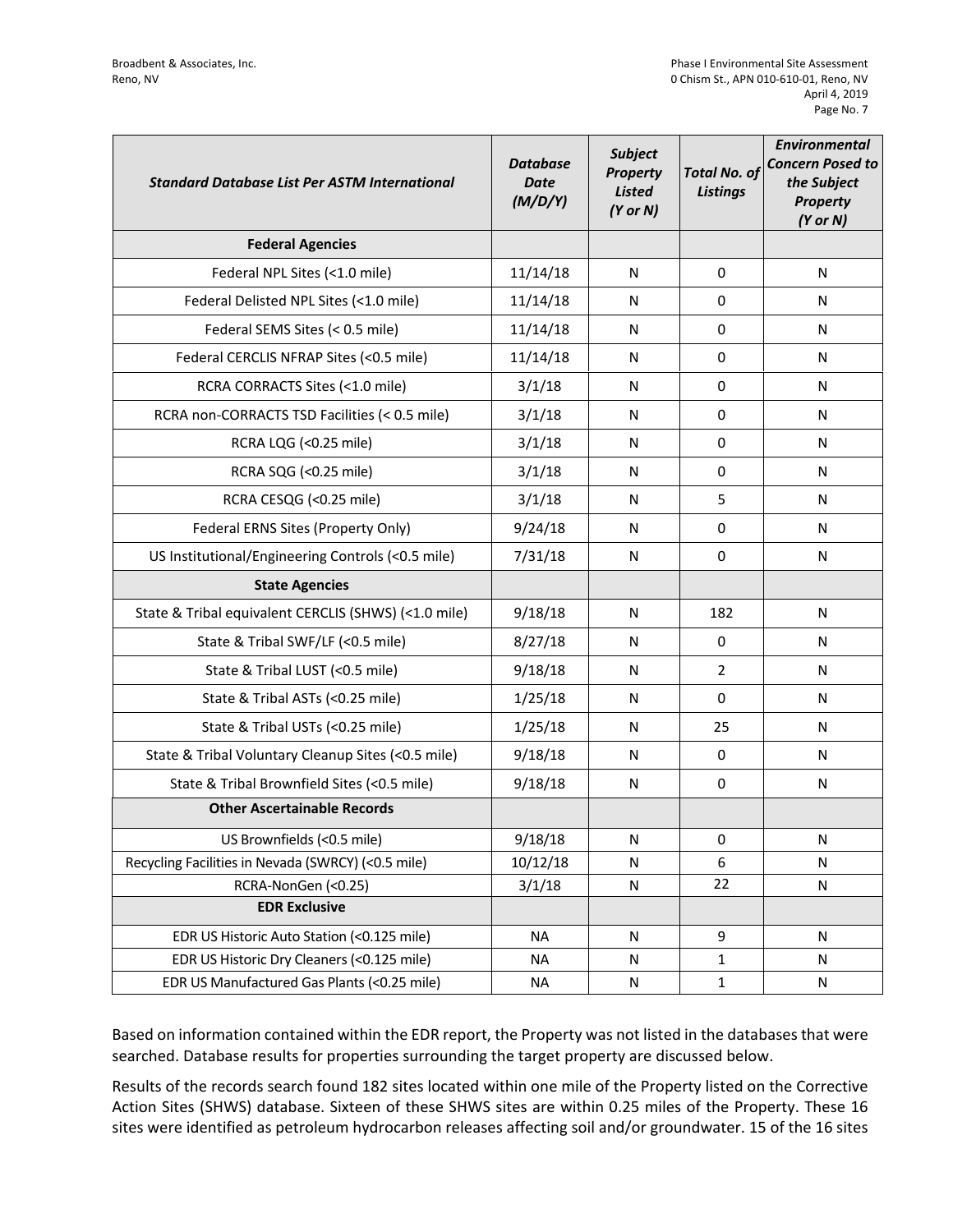have been granted closure by the appropriate agency. The active SHWS site is approximately 177 ft eastnortheast of the Property. The site is identified as Oppio Ranches LLC (Facility ID No. 4-000329). This site was listed on the SHWS database as a result of a gasoline release which affected soil at the site. The gasoline release at this site was reported to the NDEP on April 3, 2018. As of the date of this report, remedial action is being conducted (by the applicable responsible party) to address the release. Additional discussion relative to this site is provided in Section 4.5. Given that this release appears to only affect soil at the site, and that the applicable responsible party is currently addressing the release with oversight from the Washoe County Health Department (WCHD), the potential for environmental impact to the Property appears to be low.

The LUST database indicates two sites within 0.5 miles of the Property. The nearest LUST site is approximately 1,972 ft north of the Property. The site is identified as Keystone Shell (Facility ID No. 4-000573). This site is listed on the LUST database as a result of a gasoline release which affected soil and groundwater at the site. The site was granted closure on November 2, 2004 by the appropriate agency. Given the site status, and distance from the Property, the potential for environmental impact to the Property appears to be low.

The second LUST site is located approximately 2,198 ft north of the Property. The site is identified as AM/PM #82438 (Facility ID No. 4-000017). The Site is listed on the LUST database as a result of a gasoline release which affected soil and groundwater at the site. The site was granted closure on May 31, 2013 by the appropriate agency. Given the site status, and distance from the Property, the potential for environmental impact to the Property appears to be low.

Other sites listed in the table above, but not yet specifically discussed, do not likely pose a significant environmental concern relative to the Property for one or more of the following reasons: distance from Property; relative location to the Property, regulatory status of site, operating UST facilities with no violations, UST facilities that are permanently out of service, site listing not indicative of a release but rather simply indicating that the site/facility may possess chemicals of concern (e.g. RCRA Non-Gen).

## **4.3** Vapor Intrusion

Vapor intrusion occurs when chemicals volatilize and migrate from impacted soil and/or groundwater up into a building's interior space. Vapor intrusion can pose a potential health threat to the occupants of the building, especially to sensitive populations such as the elderly and children.

Sites within the approximate minimum search distances of 1/3 of a mile for chemicals of concern (COC) and 1/10 of a mile for petroleum hydrocarbon COC were reviewed. Based on the regulatory status, the characteristics of the offsite suspect sources, and/or lack of documented groundwater plumes within the areas of concern, it is unlikely that the Property has been impacted by vapor intrusion from surrounding sites.

## **4.4** Historical Record Sources

The following standard historical sources may be used to meet the historical record sources review requirements of ASTM E1527-13: aerial photographs; fire insurance maps; property tax files; land title records (although these cannot be the sole historical source consulted); topographic maps; city directories; building department records; or zoning/land use records. ASTM E1527-13 requires "All obvious uses of the property shall be identified from the present, back to the property's first developed use, or back to 1940, whichever is earlier." This task requires reviewing only as many of the standard historical sources as are necessary and that are reasonably ascertainable and likely to be useful.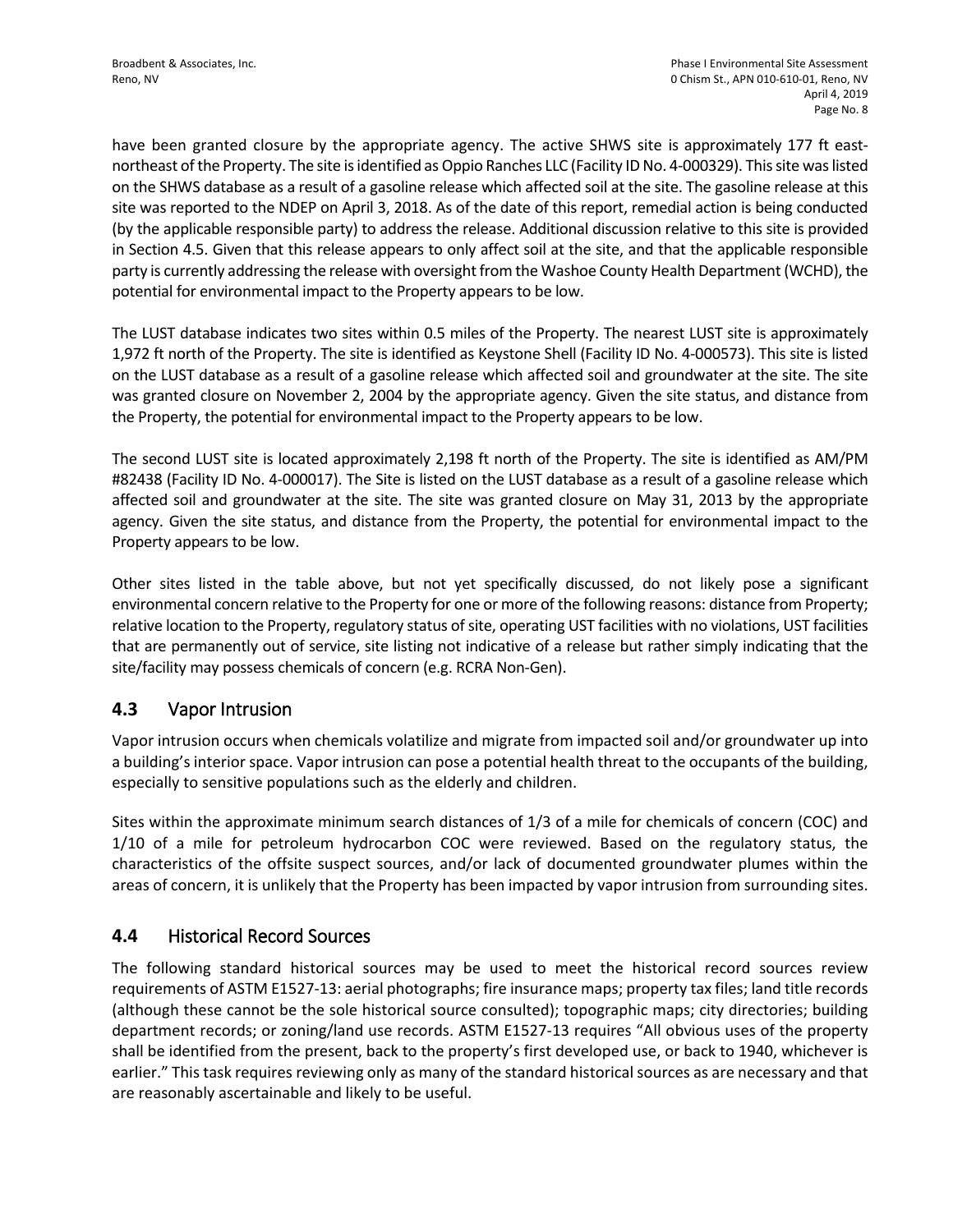#### 4.4.1 Historical Topographic Maps

The following historical topographic maps were reviewed and described. Copies of the historical topographic maps are provided in Appendix D.

| Date(s) | <b>Map Source &amp; Scale</b> | <b>Property Observations</b> | <b>Surrounding Area Observations</b>                                                                                                                                                                                                                                          |
|---------|-------------------------------|------------------------------|-------------------------------------------------------------------------------------------------------------------------------------------------------------------------------------------------------------------------------------------------------------------------------|
| 1891    | Reno Quad<br>1:125000         | Property is undeveloped.     | Downtown Reno is recorded east of<br>the Property on this map. Central<br>Pacific Railroad, V&T Railroad, and the<br>Truckee River are recorded on this<br>map.                                                                                                               |
| 1893    | Reno Quad<br>1:125000         | No significant change.       | No significant change.                                                                                                                                                                                                                                                        |
| 1950    | Reno Quad<br>1:62500          | No significant change.       | Increasing development of downtown<br>Reno area. Apparent building<br>structures are observed south of the<br>Property. Reno High School, S. Virginia<br>S., Idlewild Park, University of Nevada-<br>Reno, Virginia Lake, and Highland<br>Reservoir are recorded on this map. |
| 1951    | Reno Quad<br>1:62500          | No significant change.       | No significant change.                                                                                                                                                                                                                                                        |
| 1967    | Reno Quad<br>1:62500          | No significant change.       | Keystone Ave is identified east of the<br>Property. Several apparent industrial<br>buildings are recorded east of<br>Property. A trailer park is recorded<br>south of the Property. I-80 and the<br>Union Pacific Railroad are recorded<br>north of the Property.             |
| 1974    | Reno Quad<br>1:24000          | No significant change.       | Increasing development of Reno.<br>Interstate 80 is being constructed on<br>the map. Surrounding area of the<br>Property is predominately<br>residential/commercial.                                                                                                          |
| 1982    | Reno Quad<br>1:24000          | No significant change.       | I-80 is developed north of the<br>Property. Additional residential<br>structures are developed southeast of<br>the Property.                                                                                                                                                  |
| 2015    | Reno Quad<br>1:24000          | No significant change.       | Surrounding area appears to be<br>developed in their current<br>configuration on this map.                                                                                                                                                                                    |

No RECs, CRECs, and/or HRECs were identified relative to the Property based on review of the historical topographic maps.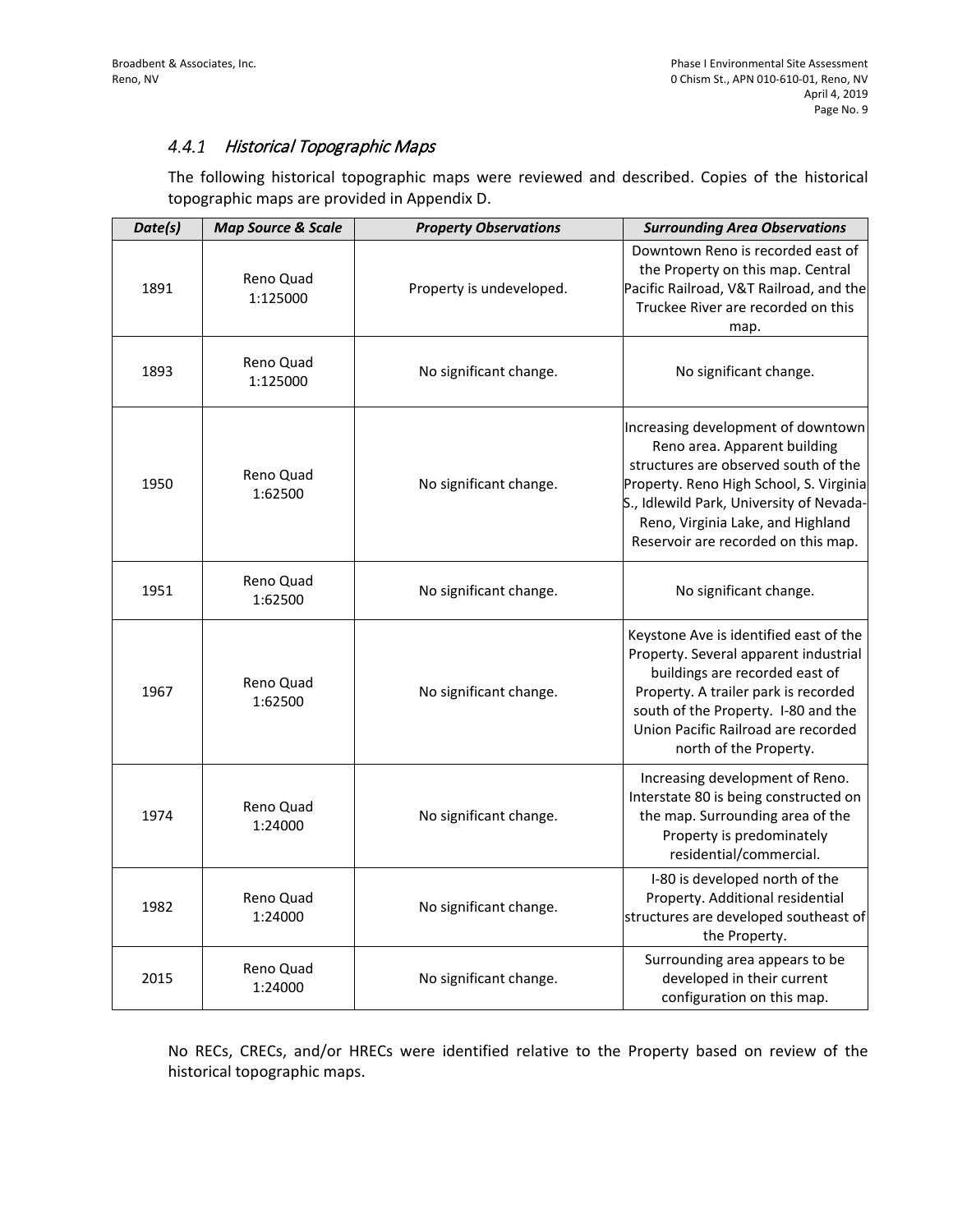#### 4.4.2 Historical Aerial Photographs

The following historical aerial photographs were reviewed and described. Copies of the historical aerial photographs are provided in Appendix D.

| Date(s) | <b>Photo Source &amp; Scale</b> | <b>Property Observations</b>                                                                           | <b>Surrounding Area Observations</b>                                                                                                                                                                                                                                                   |  |  |
|---------|---------------------------------|--------------------------------------------------------------------------------------------------------|----------------------------------------------------------------------------------------------------------------------------------------------------------------------------------------------------------------------------------------------------------------------------------------|--|--|
| 1939    | <b>USDA</b><br>$1'' = 500'$     | Property is primarily undeveloped with<br>the exception of a road on the west side<br>of the Property. | Surrounding area is predominately<br>developed with apparent<br>industrial/commercial use. Downtown<br>Reno is east of the Property. The<br>Truckee River and Dickerson Rd. are<br>adjacent south of the Property. The<br>Union Pacific Railroad is adjacent<br>north of the Property. |  |  |
| 1946    | <b>USGS</b><br>$1'' = 500'$     | No significant change.                                                                                 | Apparent industrial warehouses and<br>storage yard is seen east of the<br>Property in this photo. Idlewild Park is<br>developed southwest of the Property.                                                                                                                             |  |  |
| 1953    | <b>USGS</b><br>$1'' = 500'$     | An apparent industrial structure and<br>storage of materials are seen on the<br>Property.              | Further development of residential<br>structures east of the Property. A<br>warehouse is developed adjacent<br>west of the Property. Further<br>development of apparent industrial<br>structures and storage yard<br>equipment is seen adjacent east of<br>the Property.               |  |  |
| 1959    | <b>NHD</b><br>$1'' = 500'$      | No significant change.                                                                                 | Development of apparent warehouse<br>and a residential mobile home park<br>north of the Property. Reno High<br>School is seen south of the Property<br>on this map.                                                                                                                    |  |  |
| 1962    | <b>NHD</b><br>$1'' = 500'$      | No significant change.                                                                                 | Development of apparent commercial<br>shopping plaza is seen northeast of<br>the Property in this photo.                                                                                                                                                                               |  |  |
| 1966    | <b>USGS</b><br>$1'' = 500'$     | No significant change.                                                                                 | Development of additional<br>warehouses east and west of the<br>Property. Keystone Ave. is developed<br>to four lanes east of the Property. The<br>Keystone Ave. bridge is being<br>constructed over the Truckee River in<br>this photo.                                               |  |  |
| 1972    | <b>SLA</b><br>$1'' = 500'$      | Structures on the Property no longer<br>appear. Property is an apparent vacant<br>lot.                 | I-80 is seen under construction north<br>of the Property. Additional industrial<br>structures are seen east of the<br>Property in this photo.                                                                                                                                          |  |  |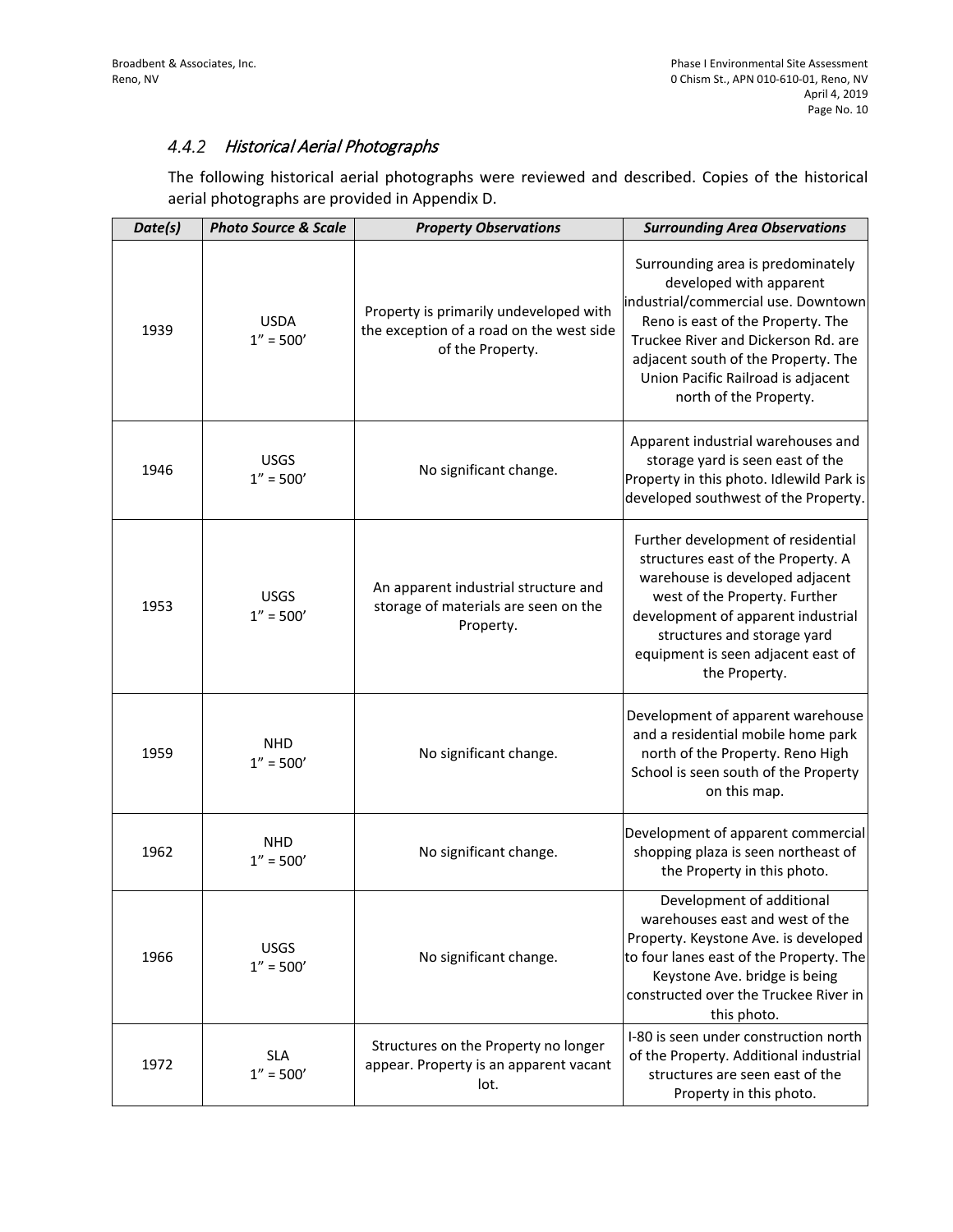| 1974 | <b>USGS</b><br>$1'' = 500'$ | No significant change. (Poor image<br>quality)                                                                                                     | I-80 appears to be completed. (poor<br>image quality.)                                                                                                                             |
|------|-----------------------------|----------------------------------------------------------------------------------------------------------------------------------------------------|------------------------------------------------------------------------------------------------------------------------------------------------------------------------------------|
| 1994 | <b>USGS</b><br>$1'' = 500'$ | No significant change (poor quality<br>photo).                                                                                                     | Warehouses adjacent east of the<br>Property no longer appear. Vacant lot<br>adjacent east of the Property. I-80<br>appear developed in this photo (poor<br>quality photo).         |
| 1999 | USGS/DOQQ<br>$1'' = 500'$   | Property appears to have stockpiled<br>soil/dirt on it.                                                                                            | Surrounding property to the east has<br>apparent disturbed/stockpiled dirt<br>piles on it.                                                                                         |
| 2006 | USDA/NAIP<br>$1'' = 500'$   | Railroad has been reconfigured and the<br>road which cut through the Property on<br>the has been removed. Property has been<br>leveled and graded. | Adjacent sites to the east have been<br>leveled and graded into vacant lots.<br>Structures north of the Property have<br>been removed and turned into an<br>apparent storage yard. |
| 2010 | USDA/NAIP<br>$1'' = 500'$   | No significant change.                                                                                                                             | No significant change.                                                                                                                                                             |
| 2013 | USDA/NAIP<br>$1'' = 500'$   | No significant change.                                                                                                                             | No significant change.                                                                                                                                                             |
| 2017 | USDA/NAIP<br>$1'' = 500'$   | No significant change.                                                                                                                             | Surrounding area buildings appear to<br>be developed in their current<br>configuration in this photo.                                                                              |

No RECs, CRECs, and/or HRECs were identified relative to the Property based on review of the historical aerial photographs.

#### 4.4.3 Fire Insurance Maps

Fire insurance maps were initially produced by private companies (such as Sanborn, Perris, and the Fire Underwriters Inspection Bureau) for the insurance industry to provide information on the fire risks of buildings and other structures. Fire insurance maps have become a valuable historical resource for persons concerned with evaluating the potential for site contamination based on the history of past Property use. Fire insurance maps are available for approximately 12,000 US cities and towns during the period from 1852 to the present. Map coverage is most comprehensive in urban core areas and in older suburbs. Map coverage is limited in suburban areas developed after 1950. Broadbent queried EDR's collection of fire insurance maps for coverage of the Property. A copy of the Certified Sanborn Map Report is provided in Appendix D.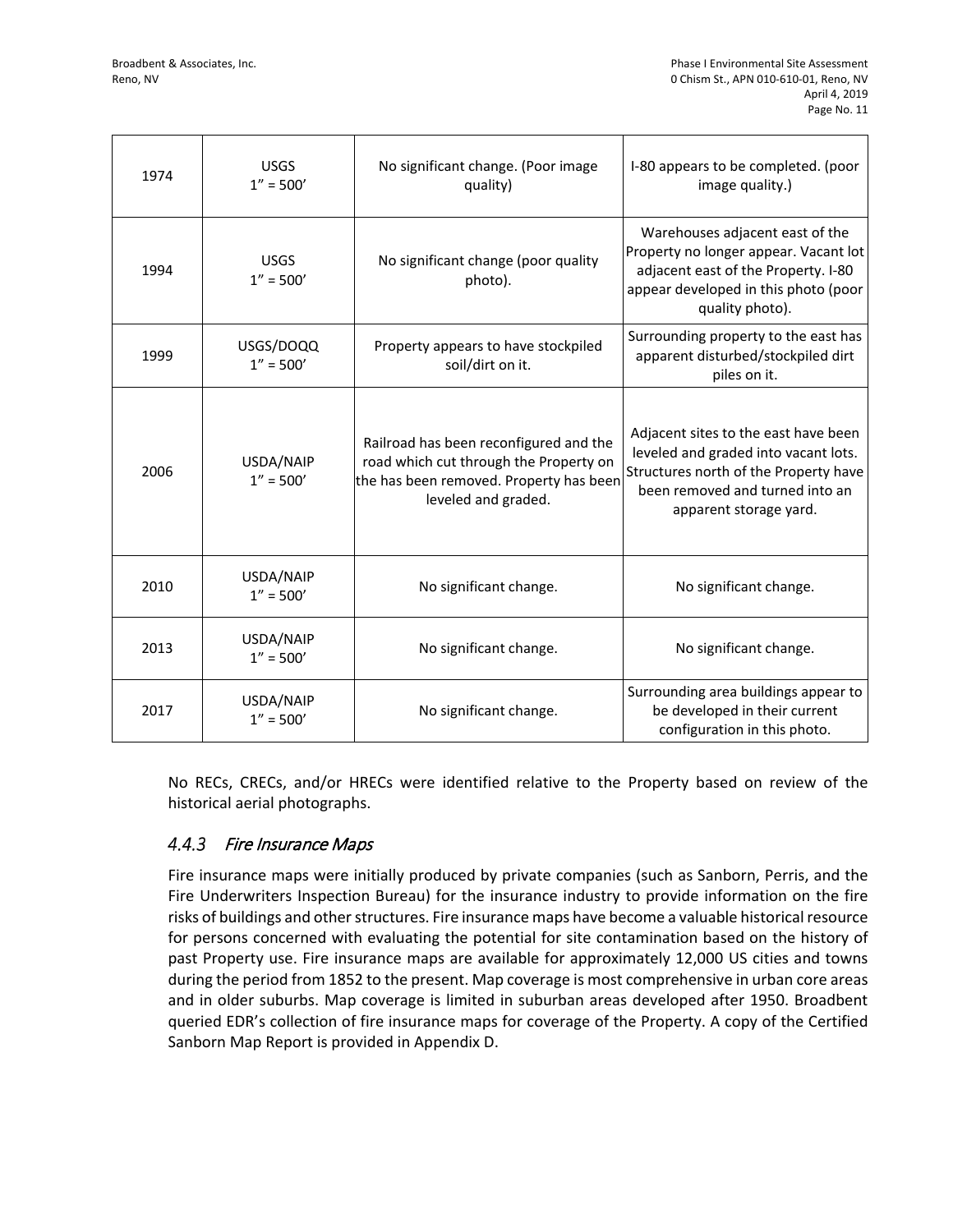| Date(s) | <b>Map Source</b> | <b>Property Observations</b> | <b>Surrounding Area Observations</b>                                                                                                                                                                                                                                                                                                                                            |
|---------|-------------------|------------------------------|---------------------------------------------------------------------------------------------------------------------------------------------------------------------------------------------------------------------------------------------------------------------------------------------------------------------------------------------------------------------------------|
| 1918    | Sanborn           | Property is not mapped.      | The area east of the Property is mapped.<br>The Union Pacific Railroad is mapped. A<br>Standard Oil Company and Reno Pressed<br>Brick Company are recorded northeast of<br>the Property on this map. Arletta St. is<br>recorded on this map.                                                                                                                                    |
| 1949    | Sanborn           | Property is not mapped.      | The area east of the Property is mapped.<br>Several kilns are mapped east of the<br>Standard Oil Company building. Richfield<br>Oil Company is recorded on this map. US<br>Highway 40 is recorded on this map.                                                                                                                                                                  |
| 1955    | Sanborn           | Property is not mapped.      | Mirador Motel is recorded on this map.<br>Further development of industrial<br>buildings north of US Hwy 40 are recorded<br>on this map.                                                                                                                                                                                                                                        |
| 1957    | Sanborn           | Property is not mapped.      | No significant change.                                                                                                                                                                                                                                                                                                                                                          |
| 1966    | Sanborn           | Property is not mapped.      | Development of industrial buildings are<br>recorded east of the Property. Home<br>Lumber & Supply Co., Cement warehouse,<br>and a plumbing warehouse are recorded<br>east of the Property on this map. The kilns<br>are no longer recorded on this map.<br>Further development of several small<br>industrial buildings are recorded just north<br>of the railroad on this map. |
| 1970    | Sanborn           | Property is not mapped.      | No significant change.                                                                                                                                                                                                                                                                                                                                                          |
| 1972    | Sanborn           | Property is not mapped.      | No significant change.                                                                                                                                                                                                                                                                                                                                                          |

No environmental RECs, CRECs, and/or HRECs were identified relative to the Property based on review of the historical fire insurance maps.

#### 4.4.4 City Directories

City directories have been published for cities and towns across the US since the 1700s. Originally a list of residents, the city directory developed into a sophisticated tool for locating individuals and businesses in a particular urban or suburban area. Twentieth-century directories are generally developed into three sections: a business index, a list of resident names and addresses, and a street index. With each address, the directory lists the name of the resident or, if a business is operated from this address, the name and type of business (if unclear from the name). While city directory coverage is comprehensive for major cities, it may be less comprehensive for rural areas and small towns.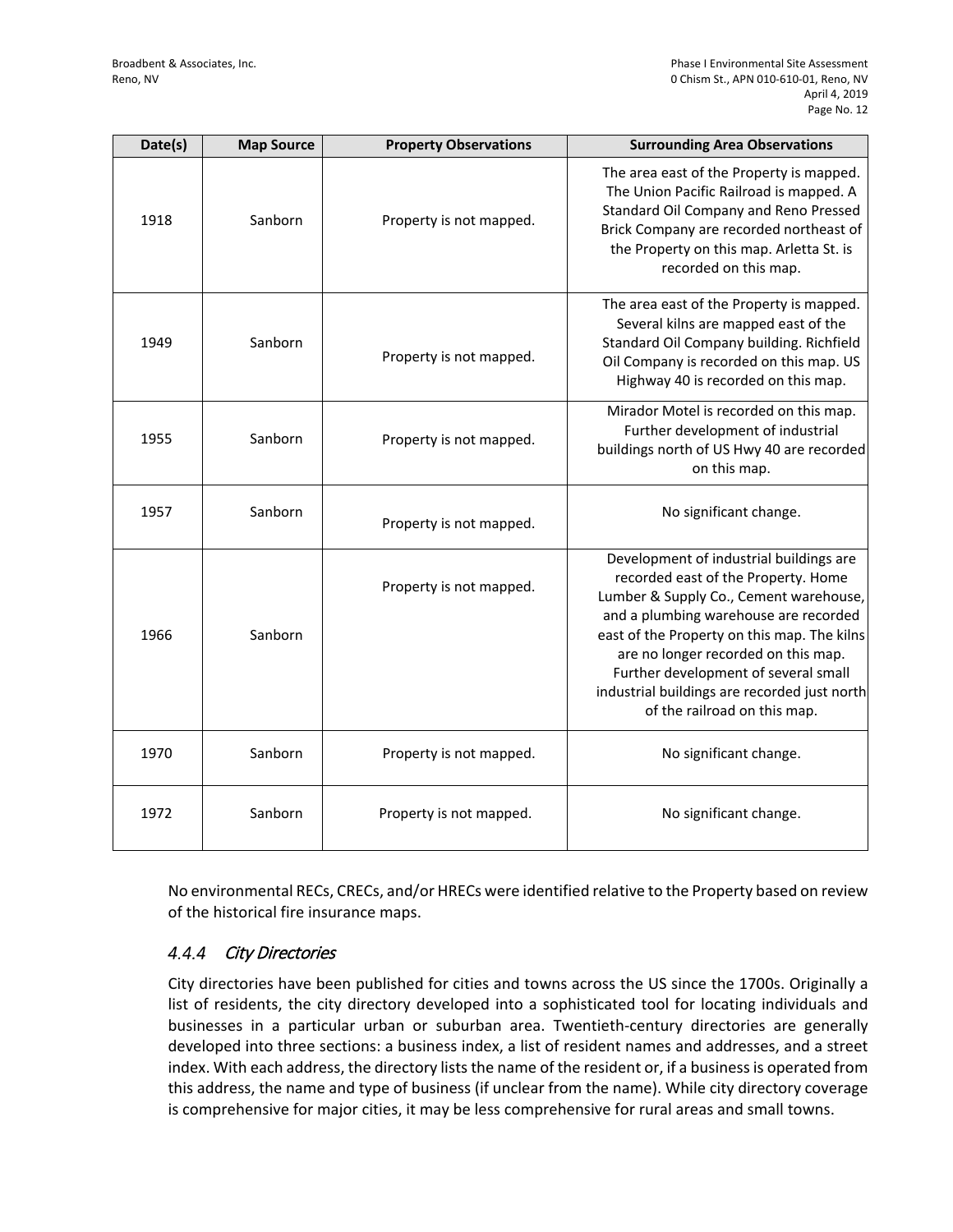Broadbent requested EDR to provide a search of available historic city directories that may list the Property. EDR researched Cole Information and Polk's City Directories for non-sequential years beginning in 1932 and up to 2013. It should be noted that residential addresses within the unincorporated portions of counties were typically not included within city directories. Results of this search did not yield any results on the target Property. Results of this search are included in Appendix D.

No environmental RECs, CRECs, and/or HRECs were noted relative to the Property based on review of the historical city directories.

#### **4.5** Other Environmental Records

Broadbent conducted a file review on the nearby site identified as Oppio Ranches LLC (Facility ID No. 4-000329). As discussed in Section 4.2, this site was listed on the SHWS database as a result of a gasoline release which affected soil at the site. During demolition of the site's gas station dispenser canopy, petroleum hydrocarbon impacted soils were found during excavation of the canopy's footings. The petroleum hydrocarbon release at this site was reported to the NDEP on April 3, 2018. NDEP assigned spill report #180403-01 to the Property. Copies of NDEP and WCHD files regarding this release are provided in Appendix E.

As of the date of this report, remedial action is being conducted (by the applicable responsible party) to address the release. WCHD is overseeing the remediation of this release. Additional discussion relative to this site is provided in Section 5.3. Given that this release appears to only affect soil at the site, and that the applicable responsible party is currently addressing the release with oversight from the Washoe County Health Department (WCHD), the potential for environmental impact to the Property appears to be low.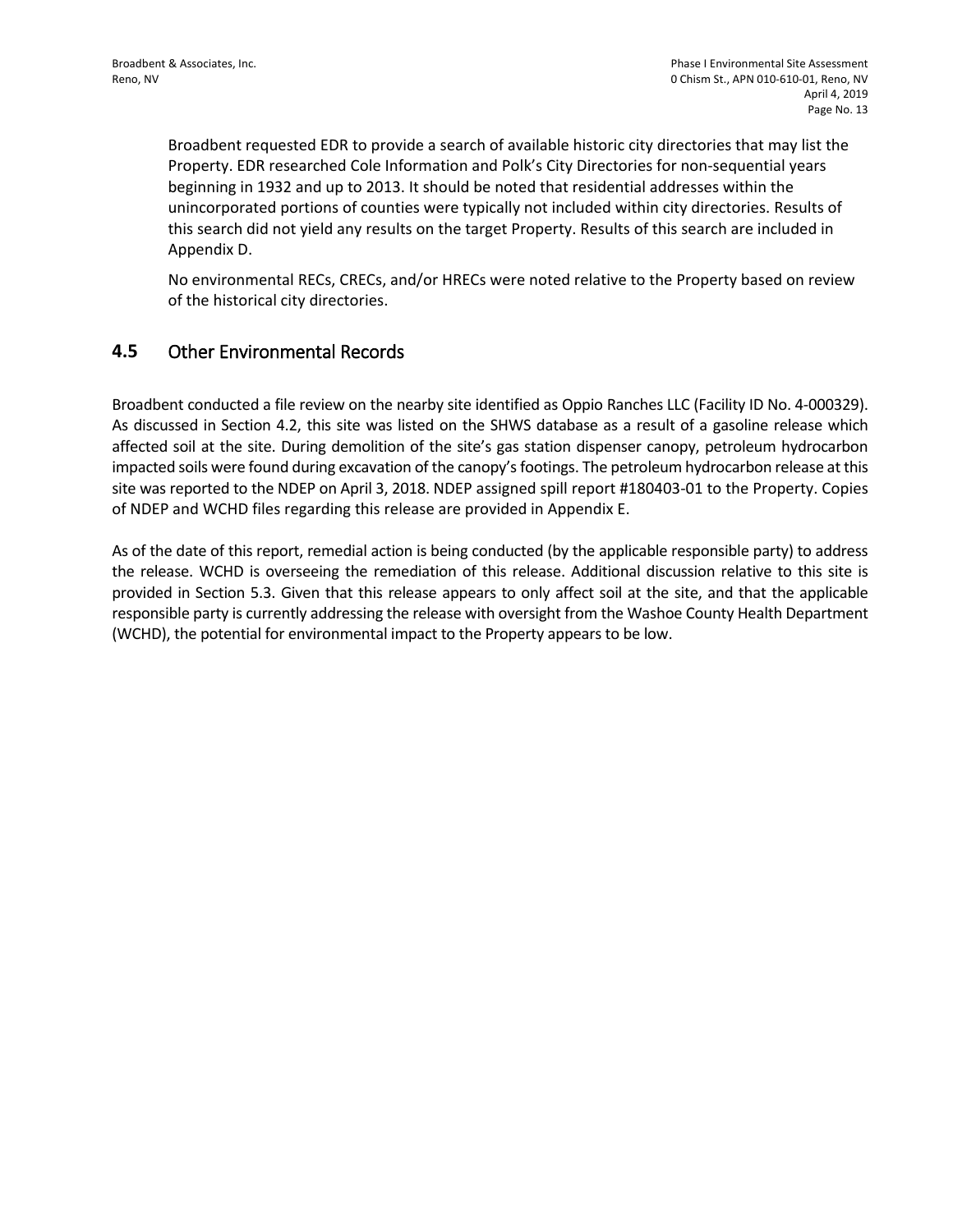## **Section 5: Site Reconnaissance**

Mr. Brandon Reiff of Broadbent conducted a site reconnaissance of the Property on January 24, 2019, as discussed below. The weather was sunny and cold. Photographs of the Property and vicinity taken during the site reconnaissance are provided within Appendix F.

## **5.1** Hazardous Substances in Connection with Identified Uses

No hazardous substances or petroleum products in connection with current identified uses were observed within the boundaries of the Property during the site reconnaissance. A gas station identified as Maverick northeast of the Property was identified during the site reconnaissance. The Maverick gas station appears to implement proper storage and disposal of waste oils and petroleum hydrocarbon products. As such, no RECs from hazardous substances or petroleum products in connection with current identified uses were known to be present on the Property at the time of the reconnaissance.

## **5.2** Hazardous Substance and Unidentified Substance Containers

No hazardous substance, unidentified substance, or petroleum products containers were observed within the boundaries of the Property during the site reconnaissance. No hazardous substance, unidentified substance, or petroleum product containers were observed on properties adjoining the Property when observed from the Property or publicly-accessible areas. As such, no RECs from hazardous substance or unidentified substance containers were known to be present on the Property at the time of the reconnaissance.

## **5.3** Storage Tanks

No evidence of existing or historic storage tanks, vent pipes, fill pipes, or access ways indicating USTs or ASTs was observed within the boundaries of the Property during the site reconnaissance or records review.

Evidence of storage tanks was observed on properties in the vicinity of the Property when observed from the Property or publicly-accessible areas. USTs were observed at the Maverick gas station (Oppio Ranches site) located approximately 208 feet west-northwest of the Property. According to the EDR Report, the site has four temporarily out of use USTs at the site. USTs for the Maverick gas station are listed below:

| Use Status | Year<br><i><b>Installed</b></i> | Capacity<br>(gal.) | <b>Contents</b> | <b>Construction</b><br><b>Materials</b> | <b>Comments</b>        |
|------------|---------------------------------|--------------------|-----------------|-----------------------------------------|------------------------|
| <b>UST</b> | May<br>1986                     | 10,000             | Gasoline        | Composite Steel                         | Temporarily out of use |
| <b>UST</b> | May<br>1986                     | 10,000             | Gasoline        | Composite Steel                         | Temporarily out of use |
| <b>UST</b> | May<br>1986                     | 6,000              | Gasoline        | <b>Composite Steel</b>                  | Temporarily out of use |
| <b>UST</b> | May<br>1986                     | 6,000              | Diesel          | Composite Steel                         | Temporarily out of use |

No RECs from storage tanks were known to be present on the Property at the time of the reconnaissance.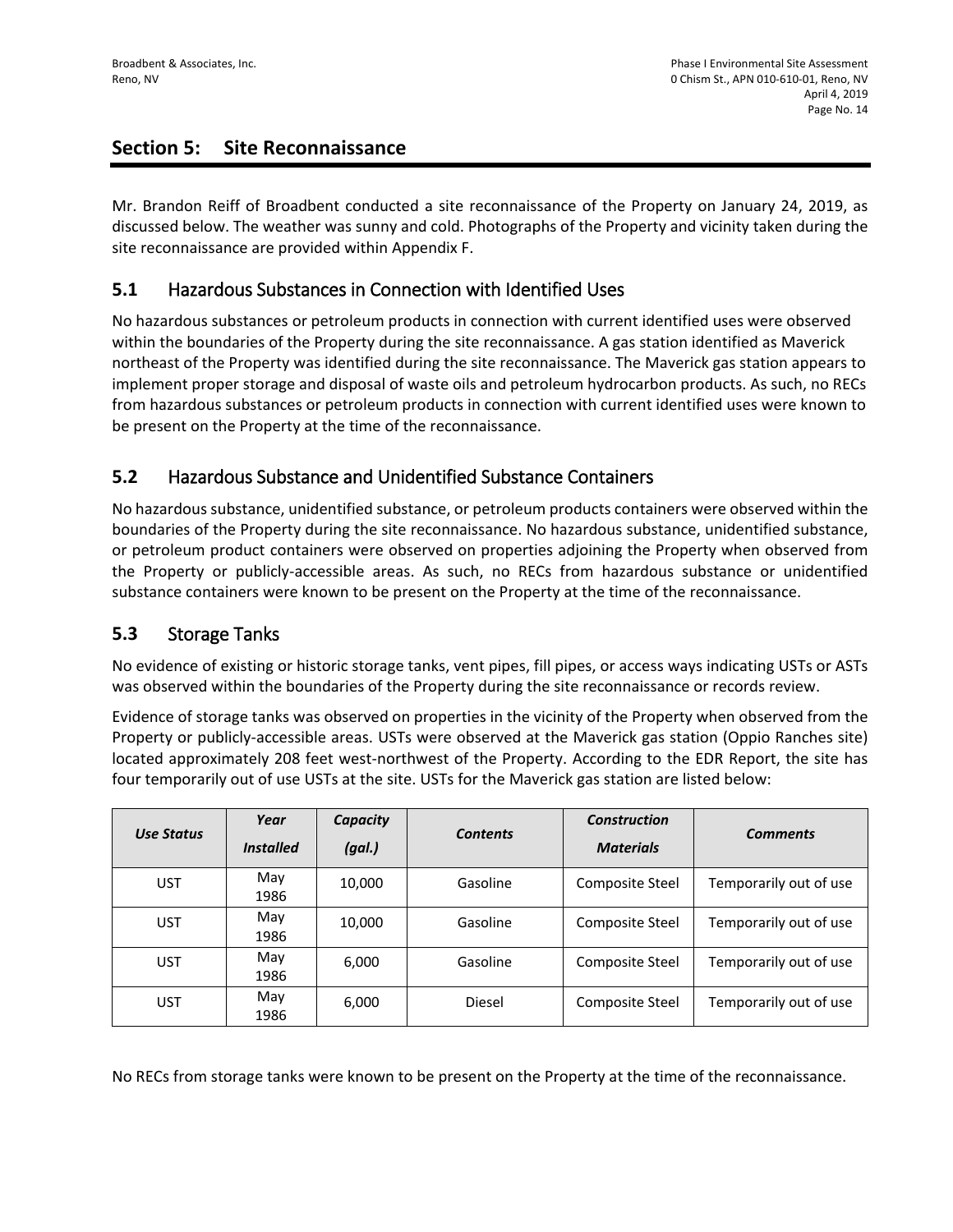## **5.4** Polychlorinated Biphenyls

Polychlorinated biphenyls (PCBs) are a class of stable compounds that are toxic to the liver and are linked to cancer. The US EPA considers PCBs a Priority Pollutant under the Clean Water Act. The maximum contaminant level of PCBs allowed in drinking water is 0.5 parts per billion (ppb). Due to PCBs' toxicity and classification as a persistent organic pollutant, the United States prohibited the manufacture of PCBs after July 1, 1979 in the Toxic Substances Control Act (TSCA) of 1976. Until then, PCBs were widely used as coolant and dielectric insulating fluids for oil-filled electrical transformers and capacitors (such as those used in ballasts of old fluorescent and high-intensity discharge lights). PCBs were also used as plasticizers in paints and cements, stabilizing additives in flexible polyvinyl chloride (PVC) coatings of electrical wiring and electronic components, pesticide extenders, cutting oils, reactive flame retardants, lubricating oils, vacuum pump fluids, hydraulic fluids, and sealants for caulking in schools and commercial buildings.

Although manufacture was prohibited after 1979, PCBs already in commerce continued to be allowed in "totally enclosed uses" such as transformers and capacitors. Due to their extended working life, some oil-filled electrical equipment may still contain PCBs. The US EPA considers a product to be "PCB-Contaminated" if the oil contains between 50-500 parts per million (ppm), and to be a PCB product if more than 500 ppm. After July 1, 1979 and through 1998, the US EPA required new oil-filled electrical equipment to be marked "No PCBs." If an item is not so labeled, and no information is available as to the date of manufacture, an item might be assumed to contain PCBs until proven otherwise. PCB content may or may not be a matter of record with equipment or transformers belonging to a utility company.

No indication of leaks or releases from electrical equipment was observed during the site visit. No verifiable RECs, CRECs, and/or HRECs associated with PCBs were observed or known to be present on the Property at the time of the site reconnaissance.

## **5.5** Odors, Pools of Liquid

No pools of liquids and/or standing surface water were observed within the boundaries of the Property during the site reconnaissance. No strong, pungent, or noxious odors were noted during the site reconnaissance. No odors, pools of liquid, or standing surface water were observed on properties adjoining the Property when observed from the Property or publicly-accessible areas. As such, no RECs associated with potential odors, pools of liquid, or standing surface water were known to be present on the Property at the time of the site reconnaissance.

#### **5.6** Pits, Ponds, Lagoons

No pits, ponds, or lagoons were observed within the boundaries of the Property during the site reconnaissance. No pits, ponds, or lagoons were observed on properties adjoining the Property when observed from the Property or publicly-accessible areas. As such, no RECs from pits, ponds, or lagoons were known to be present on the Property at the time of the reconnaissance.

## **5.7** Stained Soil/Pavement, Stressed Vegetation

Stained soil and/or pavement was not observed within the boundaries of the Property during the Property reconnaissance. Additionally, stressed vegetation was not observed on the Property or properties adjoining the Property when observed from the Property or publicly-accessible areas. As such, no RECs from stressed vegetation or stained pavement were observed to be present on the Property at the time of site reconnaissance.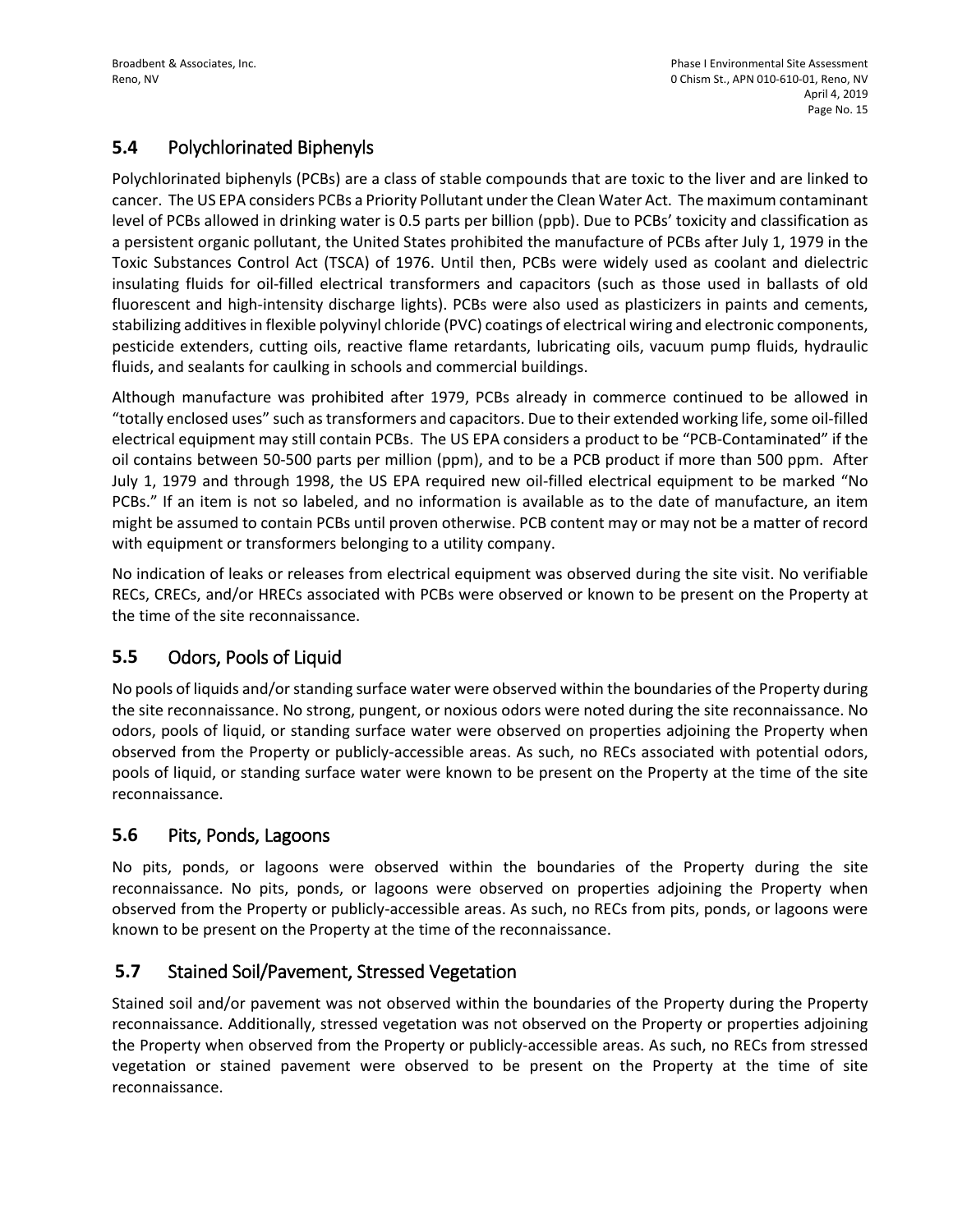#### **5.8** Indications of Solid Waste Disposal

Evidence of solid waste disposal was observed on the Property during the reconnaissance visit. Concrete barriers and various trash was observed on the Property. Solid waste is not a part of the definition of a REC. Consequently, no RECs from solid waste disposal are known to be present at the Property. However, the potential exists for a REC to be concealed by the solid waste.

#### **5.9** Water, Storm Water, and Wastewater

Evidence of constructed storm water management drainage channels was observed along Dickerson Rd. and W.  $2<sup>nd</sup>$  St., adjacent south of the Property. No evidence of on-site current or historic water supply wells, constructed storm water management systems, or historic wastewater systems was observed within the boundaries of the Property during the Property reconnaissance or discovered during interviews or records review. As such, no RECs from water, storm water, or wastewater were known to be present on the Property at the time of the reconnaissance.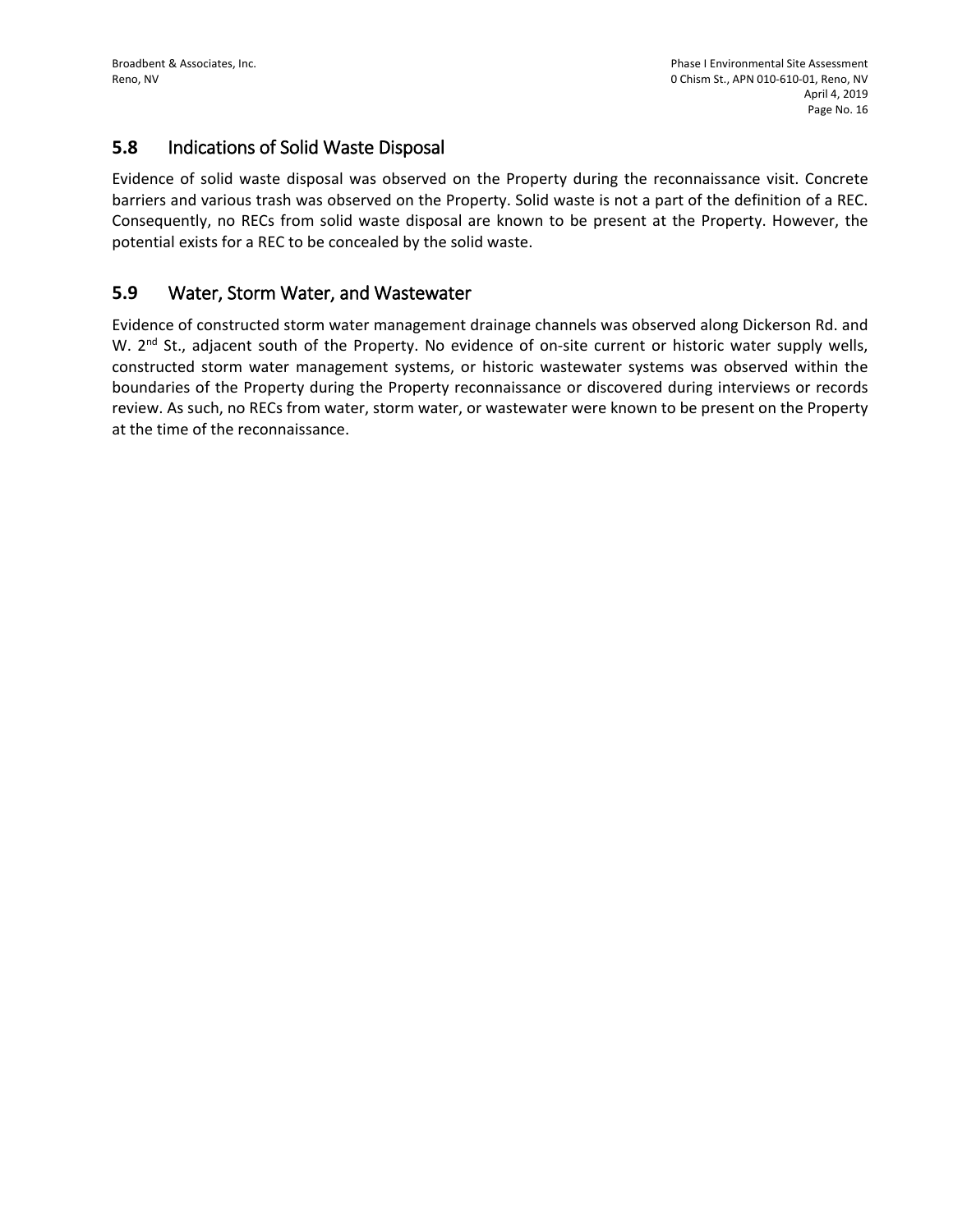## **Section 6: Interviews**

The following interviews were conducted in accordance with the requirements of ASTM E1527-13.

#### **6.1** Interviews with Past and Present Owners and Occupants

Interviews were conducted with the following individuals. User-Provided Information Questionnaires completed by the interviewees are provided in Appendix B. The Site Monitoring and Artifact Agreement can be found in Appendix B.

| <b>Role</b>     | <b>Title</b> | <b>Name</b>    | Company      | <b>Method</b> | <b>Comments</b>              |
|-----------------|--------------|----------------|--------------|---------------|------------------------------|
| <b>ESA User</b> | Property     | Ms. Lori Miles | City of Reno | Questionnaire | Archeological site – closed. |
|                 | Agent        |                |              |               | Covenant running with the    |
|                 |              |                |              |               | land (See Appendix B)        |
|                 |              |                |              |               | No known environmental       |
|                 |              |                |              |               | liens or contamination.      |
|                 |              |                |              |               |                              |

Review of the Site Monitoring and Artifact Agreement indicates that the Property parcel (010-610-01) and adjacent parcels (010-610-02 and 010-610-16) have a covenant between the City of Reno, the Redevelopment Agency of the City of Reno, and the Reno Sparks Indian Colony (RSIC) to uphold the Site Monitoring and Artifact Agreement (Appendix B).

In 2001 construction of the railroad subsurface transportation corridor known as the ReTRAC project involved Federal grants and oversite from the Federal Highways Administration which required Section 106 Consultation for the National Historic Preservation Act. Consultation resulted in the need for archaeological monitoring of ground disturbing activities throughout the course of the ReTRAC project. Archaeological monitors discovered significant archaeological deposits in the vicinity of the Property which resulted in the treatment of the deposits within the project corridor and the creation of a Covenant between the Owner (City of Reno) and the RSIC for future consideration of adjoining parcels.

Because of the potential for buried archaeological deposits the City and the RSIC entered into a covenant whereas any Owner who takes title or has interest in the Property must uphold the Site Monitoring and Artifact Agreement. This Agreement includes:

- Notification to RSIC of notice of sale or lease of site
- Notification to RSIC up to 4 days in advance of ground disturbing activities
- Allotment for an RSIC Monitor to be present for any ground disturbing activities
- Stipulations for actions if artifacts are discovered on the Property

During construction for ReTRAC artifacts and buried archaeological remains were encountered adjacent to the Property therefore, there is a strong possibility that buried archaeological deposits and artifacts exist on the Property. Any transfer of ownership or ground disturbing activities require compliance with the Covenant. If Federal dollars or oversite are involved with the future use or sale of the Property, or if the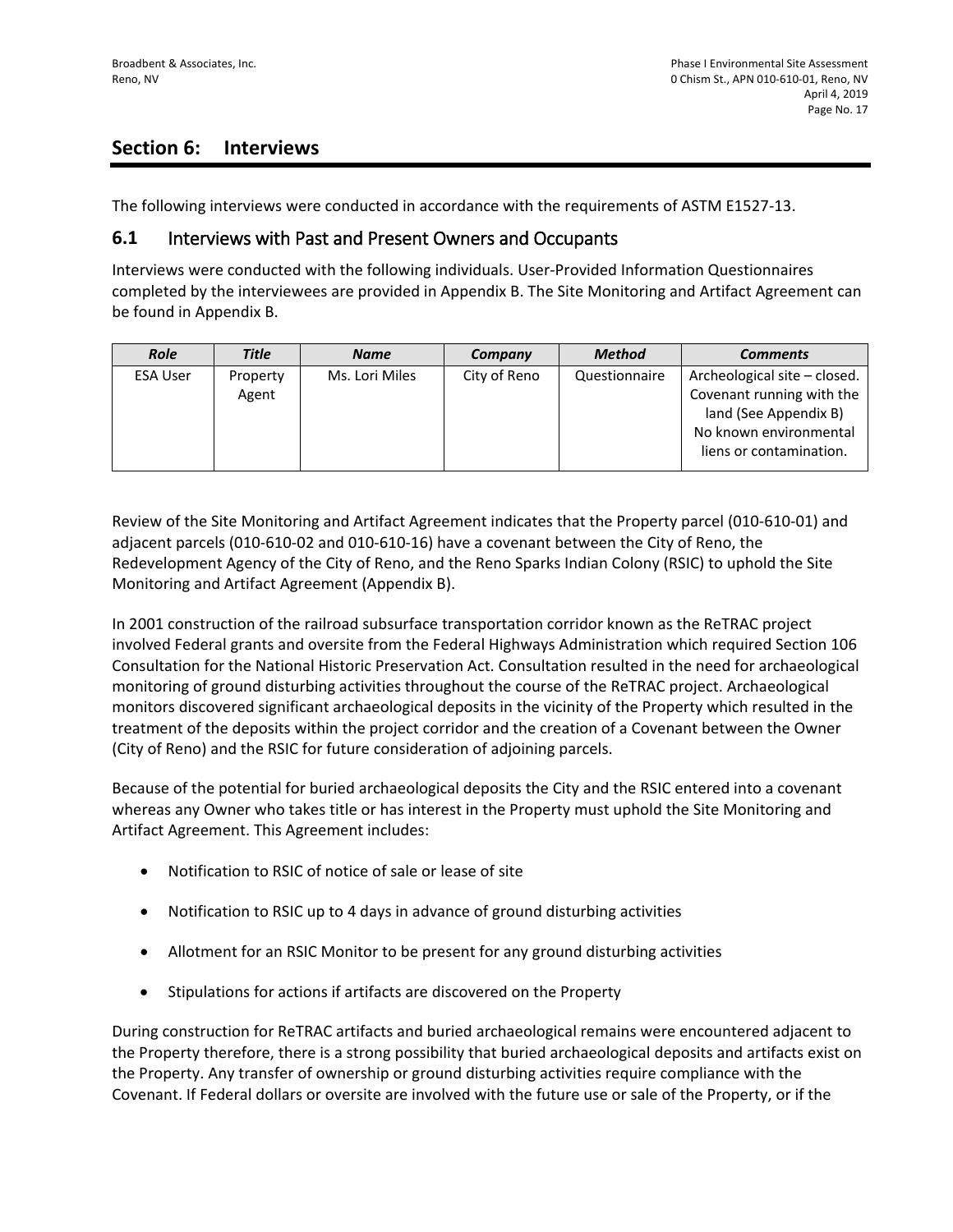purchaser is taking or using federal grants or dollars then Section 106 Consultation would be required in addition to upholding the terms of the covenant.

No RECs, CRECs, and/or HRECs were noted relative to the Property based on review of information gathered via interviews.

## **6.2** Interviews with State and/or Local Government Officials

Broadbent contacted the Nevada Division of Environmental Protection (NDEP) and Washoe County Health Department (WCHD) with regard to reported environmental issues at the Property. No environmental records were found in regard to the subject Property.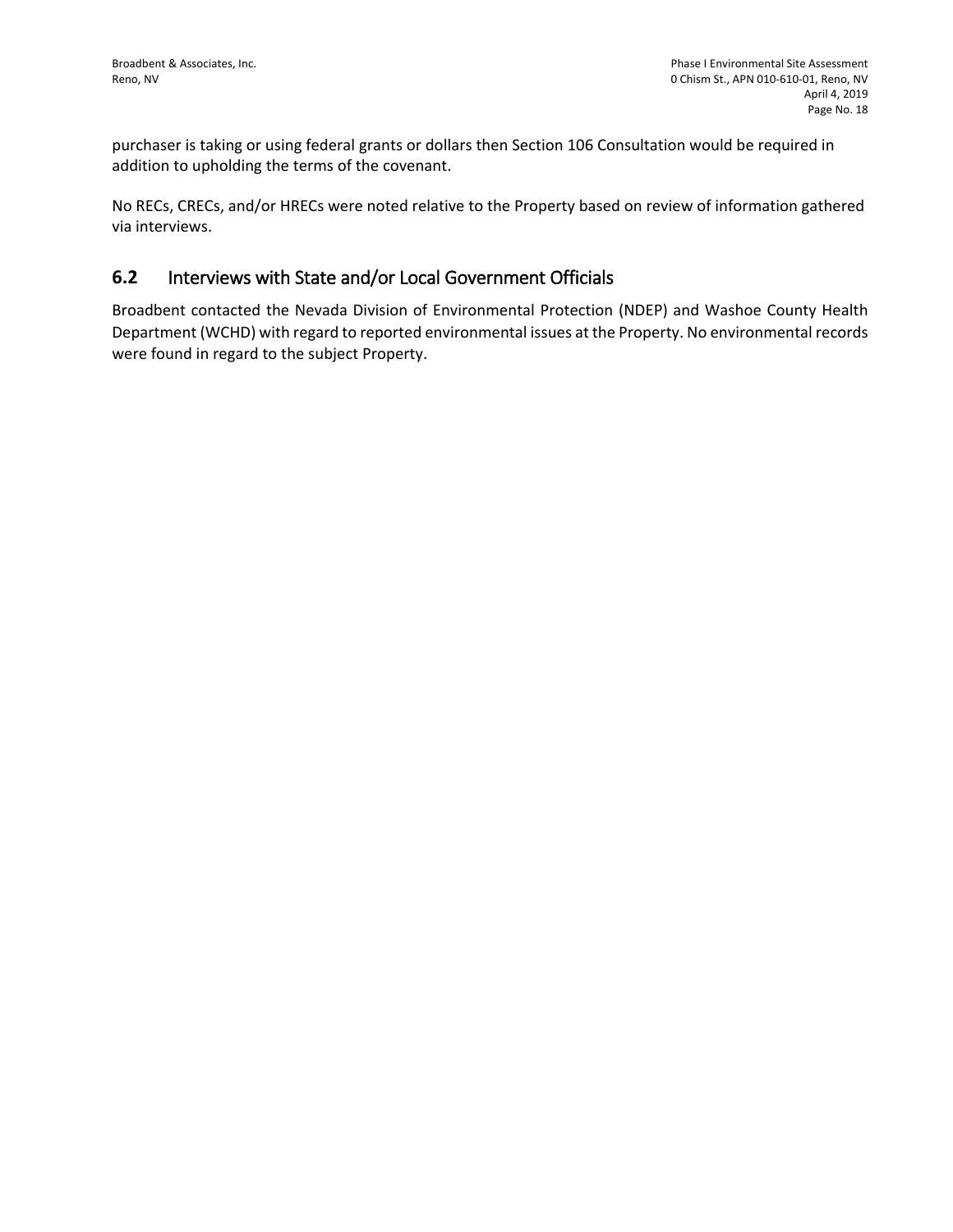## **Section 7: Data Gaps**

A data failure is failure to achieve the historical research objectives of ASTM E1527-13. A data gap is the incompleteness in activities required in this practice. The following data gaps occurred during conduct of this ESA: Recorded land title records were not provided by the client, County and City development records were not reviewed, and no coverage of Sanborn Fire Insurance maps was provided for the target Property, only the area east of the Property was covered by the Sanborn Fire Insurance maps.

Based on the experience and good faith efforts of the environmental professionals responsible for conducting and reviewing this ESA, the above data gaps do not constitute a data failure and are not significant enough to affect identification of recognized environmental conditions on the Property.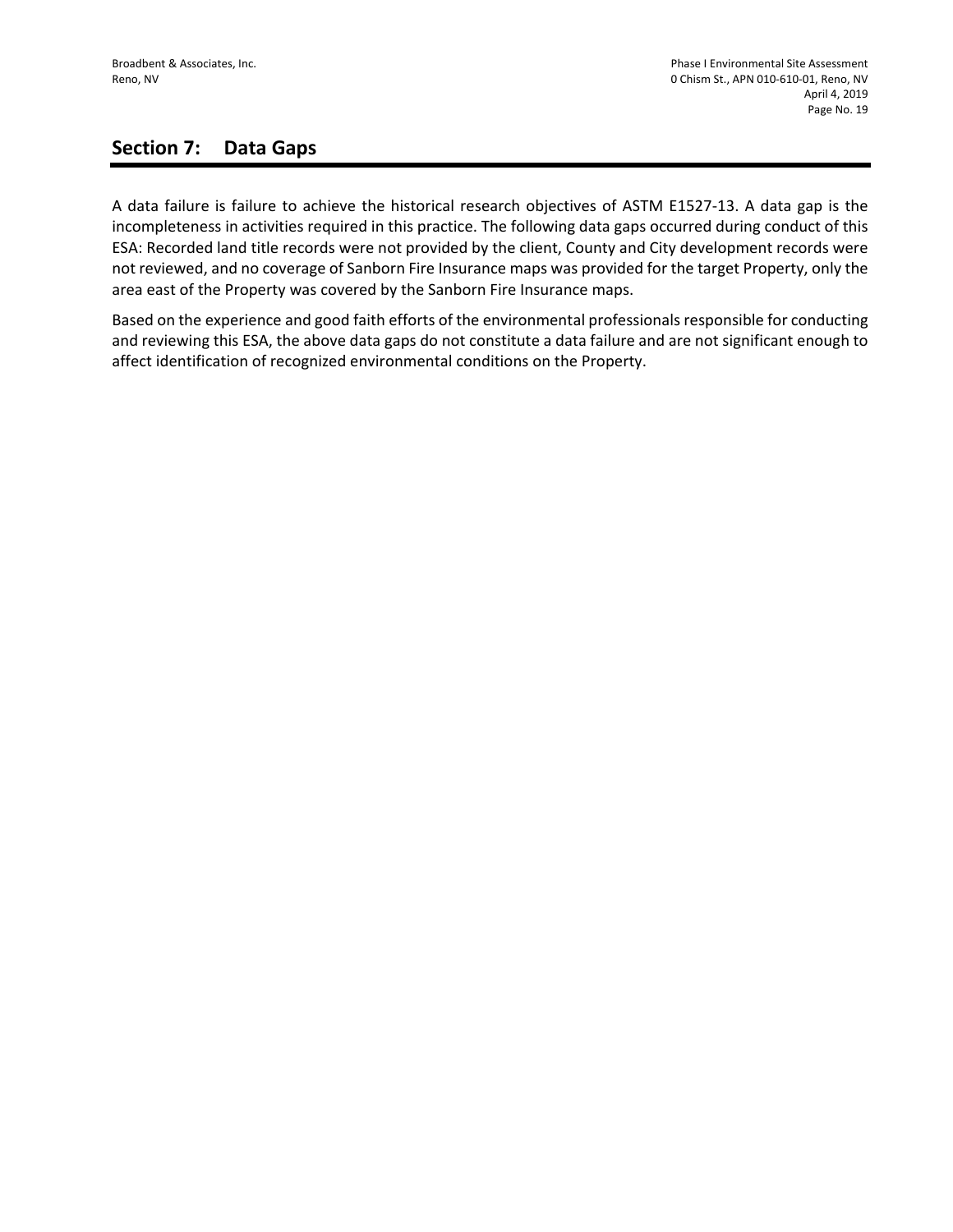# **Section 8: Findings**

Findings of the ESA have been discussed throughout the body of this report and are tabulated below.

| <b>Report Section</b> |                                     | <b>REC</b><br>(Y/N) | <b>CREC</b><br>(Y/N) | <b>HREC</b><br>(Y/N) | <b>De Minimis</b><br><b>Conditions</b><br>(Y/N) | <b>Comments</b>                                                                                    |
|-----------------------|-------------------------------------|---------------------|----------------------|----------------------|-------------------------------------------------|----------------------------------------------------------------------------------------------------|
| 2                     | <b>Site Description</b>             | N                   | N                    | N                    | N                                               | Vacant industrial lot.                                                                             |
| 3                     | <b>User-Provided</b><br>Information | N                   | N                    | N                    | N                                               | Former archeological site. Site Monitoring<br>and Artifact Agreement.                              |
| 4                     | <b>Records Review</b>               | N                   | N                    | N                    | N                                               | <b>None</b>                                                                                        |
| 5                     | <b>Site</b><br>Reconnaissance       | N                   | N                    | N                    | N                                               | <b>None</b>                                                                                        |
| 6                     | <b>Interviews</b>                   | N                   | N                    | N                    | N                                               | <b>Site Monitoring and Artifact Agreement.</b><br>No known environmental contamination or<br>liens |

As indicated above, this assessment has revealed no RECs, CRECs, or HRECs in connection with the Property.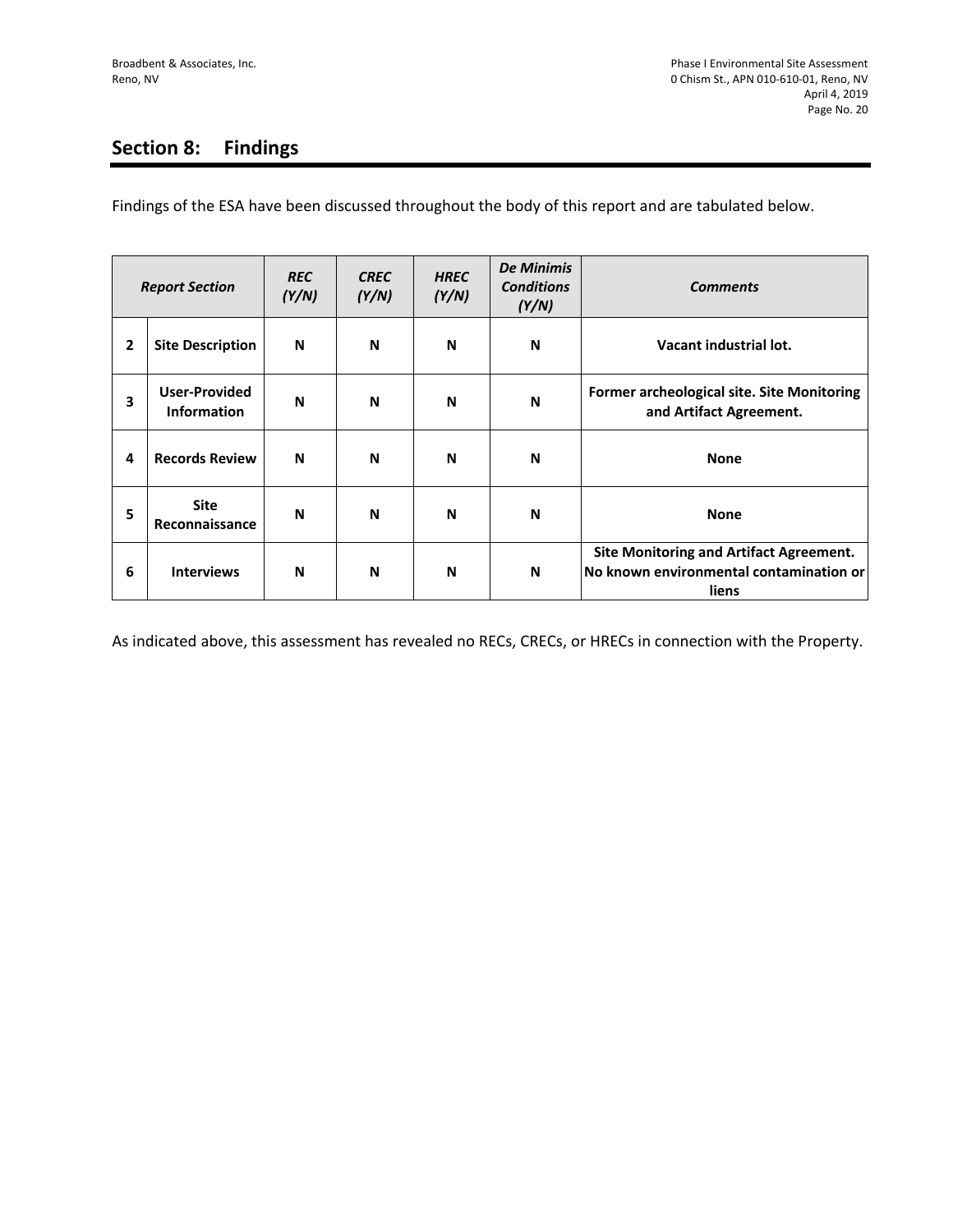# **Section 9: Conclusion**

Broadbent has conducted this ESA in conformance with the scope and limitations of ASTM Practice E1527-13 for the Property located at 0 Chism St. APN: 010-610-01, Reno, NV. Exceptions to, or deviations from, this practice are described in Section 1.4 of this report.

This assessment has revealed no recognized environmental conditions in connection with the Property.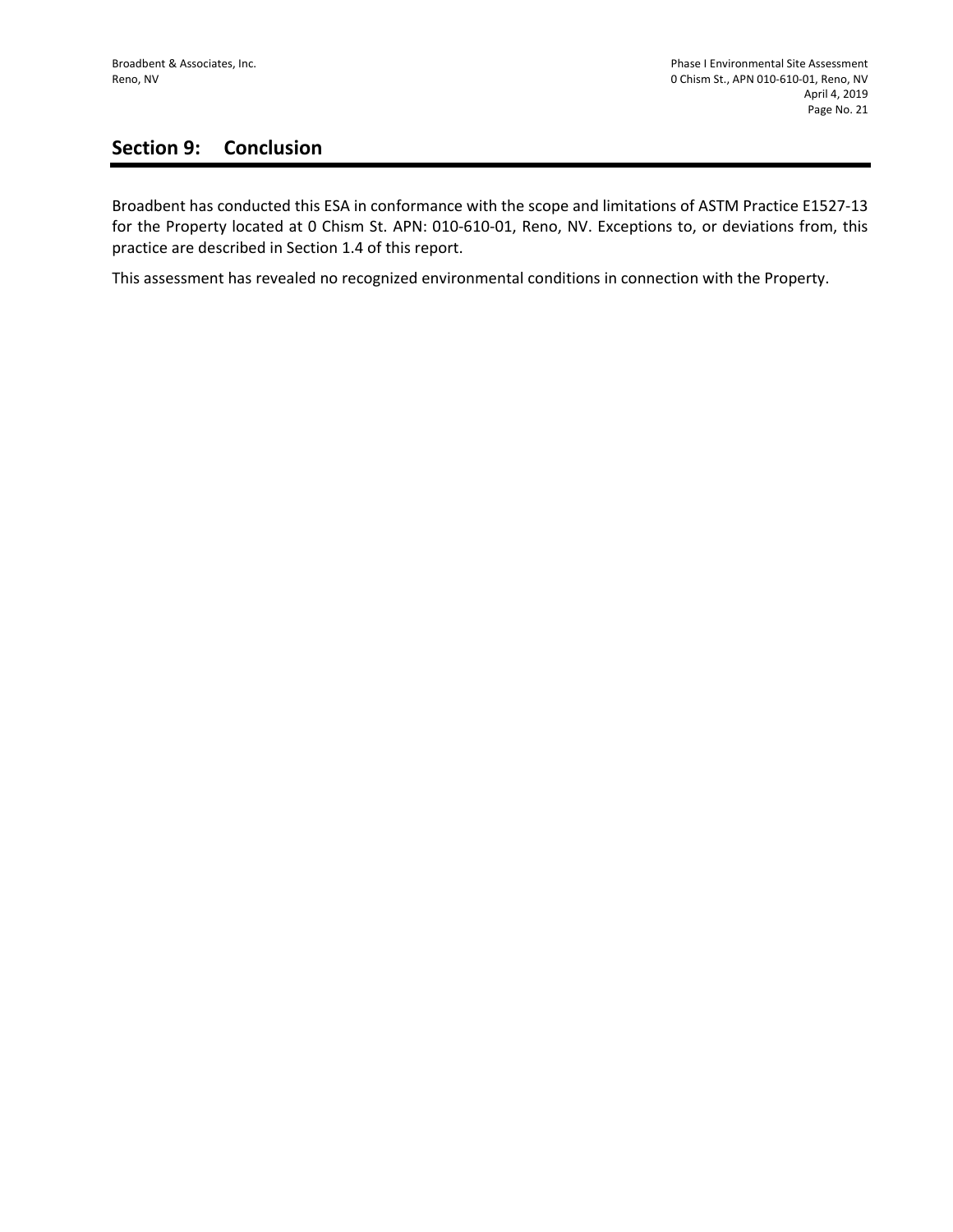#### **Section 10: Limitations & Exceptions of Assessment**

Broadbent prepared this report for the City of Reno. This ESA is based on review of the site description, Userprovided information, readily ascertainable environmental records, and results of site reconnaissance and interviews. This ESA was conducted in accordance with generally accepted environmental practices and procedures, as of the date of the report. Reputable environmental professionals practicing in this or similar localities conducted the services employing a degree of care and skill ordinarily exercised under similar circumstances. Findings and conclusions were made using methodologies employed per ASTM International Practice E1527-13 described by ASTM International as representing good commercial and customary practice for conducting an ESA of a property for the purpose of identifying RECs. No other warranties are implied or expressed.

No environmental sampling and associated analyses were undertaken for this ESA report. It is possible that variations in conditions could exist beyond points explored in this investigation.

This report represents professional opinion and judgment, which are dependent upon information obtained during the performance of consulting services. Environmental conditions may exist at the Property that cannot be identified. Conclusions are based, in part, on information supplied by others, the accuracy or sufficiency of which may not be independently reviewed. No investigation can be thorough enough to exclude the presence of hazardous materials at a given site; therefore, if no hazardous materials are identified during an assessment, such a finding should not be construed as a guarantee of the absence of such materials on a property, but rather the results of services conducted within project scope, cost, and other real limitations.

Opinions presented apply to conditions existing at the time services were conducted. Broadbent is unable to report on, or accurately predict events that may impact the Property following performance of the described services, whether occurring naturally or caused by the actions of others. Broadbent assumes no responsibility for conditions it is not authorized to investigate or conditions not generally recognized as environmentally unacceptable at the time services are conducted. Broadbent is not responsible for change in applicable environmental standards, practices, laws, or regulations following performance of services.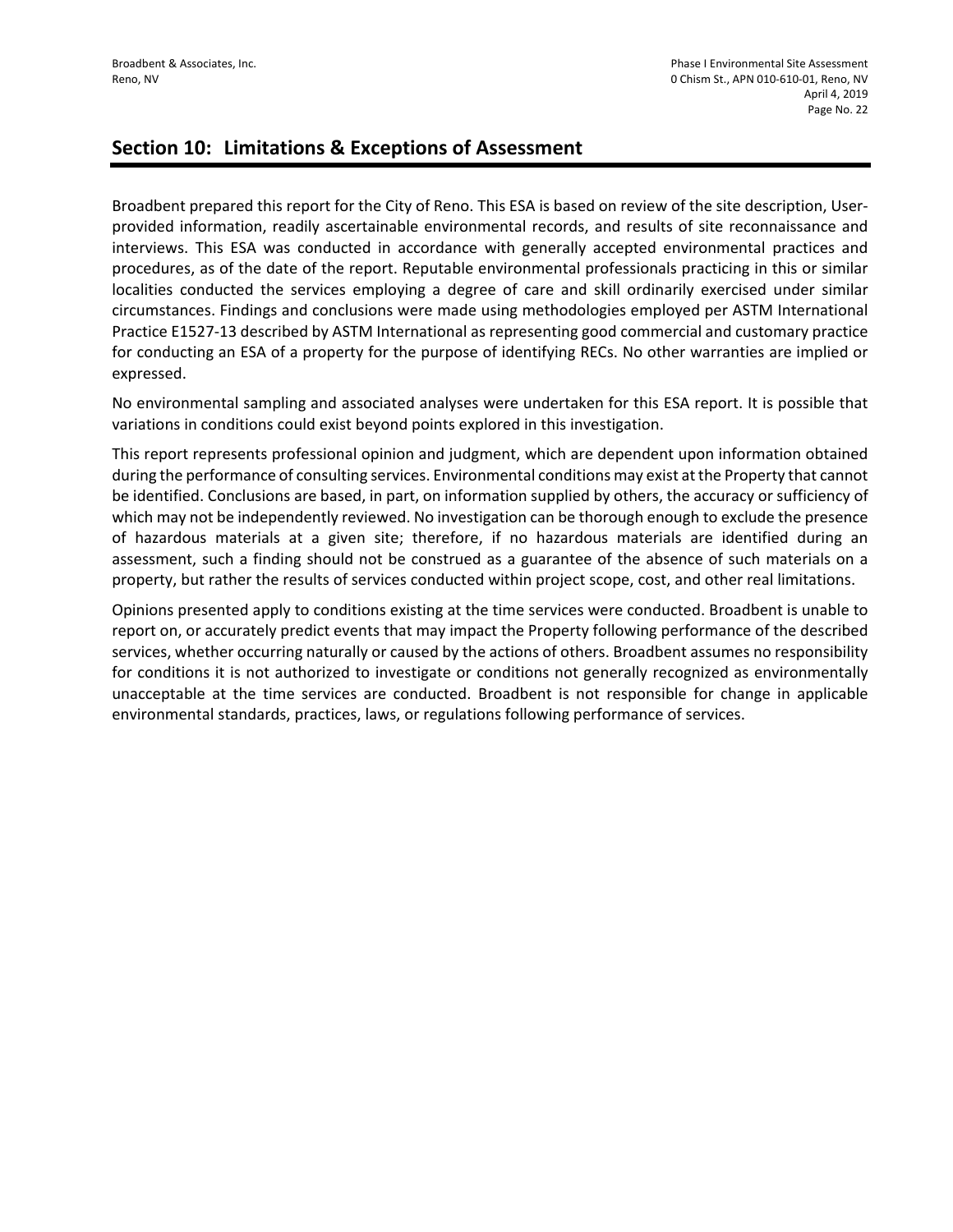## **Section 11: Certification Statement & Signatures**

As required by 40 CFR Part 312.21(d), I declare that, to the best of my professional knowledge and belief, I meet the definition of an Environmental Professional as defined in §312.10 of this part. I have the specific qualifications based on education, training, and experience to assess a property of the nature, history, and setting of the subject Property. I have developed and conducted the all appropriate inquiries in conformance with the standards and practices set forth in 40 CFR Part 312. My qualifications as an Environmental Professional are presented within Appendix G.

#### **BROADBENT & ASSOCIATES, INC.**

Signature: Fn L Name: Brandon Reiff Title: Senior Geologist Date: <u>April 4, 2019</u> Registration No.: 2300 State of: NV